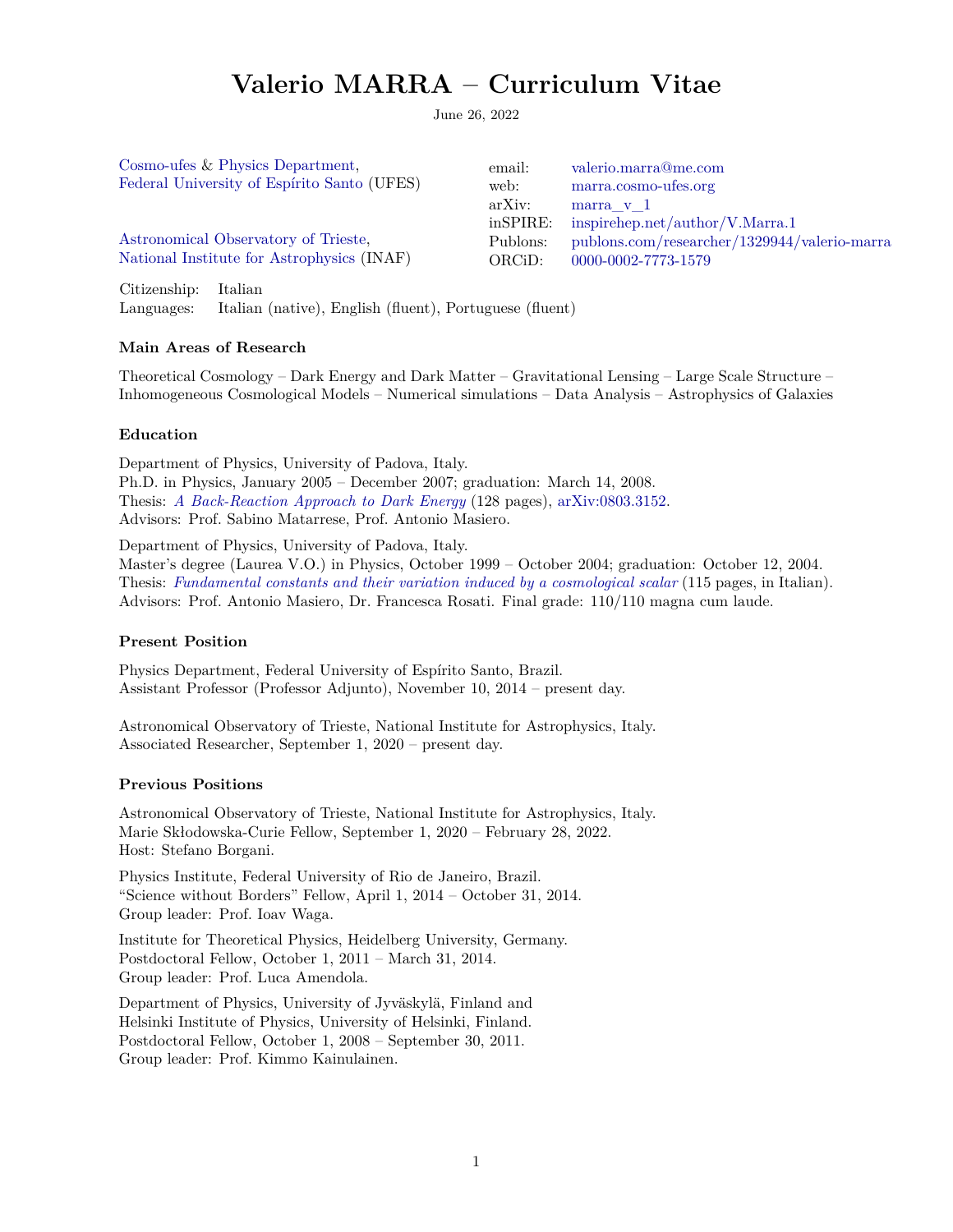#### **Visiting Positions**

Kavli Institute for Cosmological Physics (KICP), The University of Chicago, USA. Visiting Postdoctoral Fellow, May-September 2008. Collaboration with Prof. Edward W. Kolb.

Department of Astronomy and Astrophysics, The University of Chicago, USA. Visiting Ph.D. Student, January-December 2007. Collaboration with Prof. Edward W. Kolb.

#### **International Collaborations**

- PI of the [LSST Brazilian Participation Group](https://linea.gov.br/010-ciencia/projetos/4-lsst/brasil-na-era-do-lsst/) and member of LSST [Dark Energy Science Collabo](https://srs.slac.stanford.edu/GroupManager/exp/LSST-DESC/protected/contactList.jsp)[ration,](https://srs.slac.stanford.edu/GroupManager/exp/LSST-DESC/protected/contactList.jsp) 2019 – present day.
- Full member of the [J-PLUS](https://j-plus.es/collaboration) collaboration, 2019 present day.
- Full member of the [J-PAS](http://www.j-pas.org/collaboration/structure) collaboration, 2014 present day. Coordinator of the "Large Scale Structure" Science Working Group, 2018 – present day.
- Full member of the [Euclid Consortium,](https://www.euclid-ec.org) 2013 2014. External collaborator, 2014 present day (change due to the present non-European affiliation). Coordinator of the Work Package 5 "Deviations from Homogeneity and Isotropy" of the Theory Science Working Group between 2013 – 2017.

#### **Professional Service**

- Head of the [UFES undergraduate distance-learning course in Physics,](https://sead.ufes.br/cursos/fisica/) March 2018 August 2020.
- Member of the PhD program [PPGCosmo.](https://cosmologia.ufes.br/pt-br/pos-graduacao/PPGCosmo)
- Member of the Master and PhD program [PPGFis.](https://fisica.ufes.br/pt-br/pos-graduacao/PPGFis)
- [INAF](http://www.inaf.it) (National Institute for Astrophysics) associate, Trieste division, 2020 present day.
- [INFN](http://www.infn.it) (National Institute of Nuclear Physics) associate, Padova division,  $2005 2008$ .

#### **Italian National Scientific Qualification**

- Competition sector 02/A2 (theoretical physics of fundamental interactions), fascia I (full professor). Valid from September 4, 2019 to September 4, 2028.
- Competition sector 02/A2 (theoretical physics of fundamental interactions), fascia II (associate professor). Valid from September 4, 2019 to September 4, 2028.
- Competition sector 02/C1 (astronomy, astrophysics, Earth and planetary physics), fascia II (associate professor). Valid from September 2, 2019 to September 2, 2028.

#### **Grants and Awards (last 5 years, won as proponent)**

- 2020 present day, over 2.5 million CPU hours at the Italian and Brazilian Tier-0 supercomputers.
- 2020 2022, Marie Skłodowska-Curie fellowship of the call H2020-MSCA-IF-2019 ( $\epsilon$ 137.605).
- 2016 present day, [FAPES:](https://fapes.es.gov.br) "Apoio à organização de eventos" (R\$13,000), "Apoio à participação em eventos" (R\$7,544), "Apoio à organização de eventos" (R\$11,500), Universal (R\$14,580).
- 2016 present day, [CNPq:](http://cnpq.br) "Produtividade em Pesquisa" fellowship (R\$79,200), APV (R\$5,000), Universal (R\$21,000), "Auxílio à Promoção de Eventos Científicos" (R\$16,000).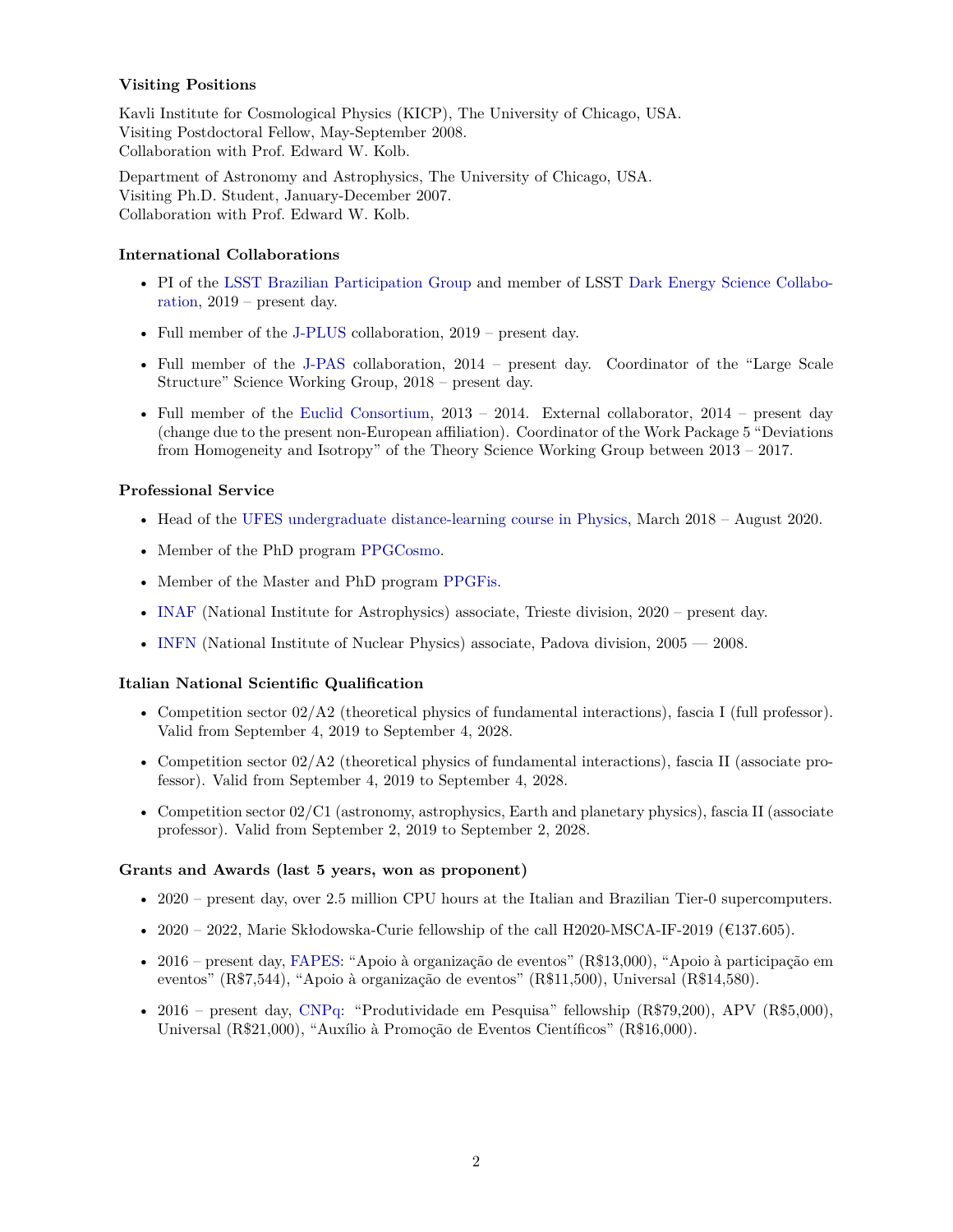#### **Reviewer for the funding agencies:**

- *Agencia Nacional de Investigación y Desarrollo*, Chile. 2021 ongoing.
- *Narodowe Centrum Nauki*, Poland. 2019 ongoing.
- *Marsden Fund*, New Zealand. 2019 ongoing.
- *Conselho Nacional de Desenvolvimento Científico e Tecnológico*, Brazil. 2018 ongoing.
- *Fundação de Amparo à Pesquisa e Inovação do Espírito Santo*, Brazil. 2018 ongoing.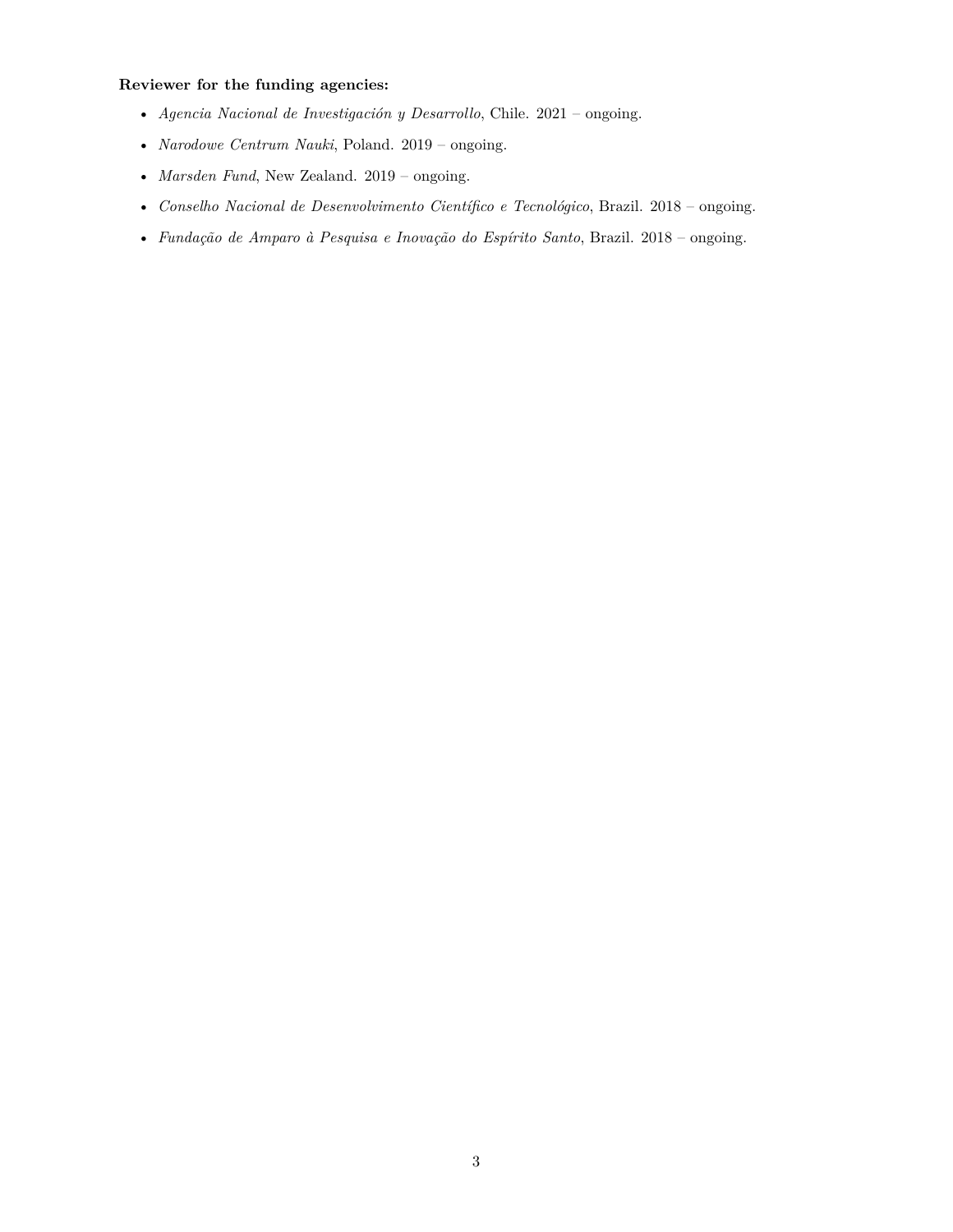### **Teaching**

#### **Teacher, Federal University of Espírito Santo, Brazil**

Graduate courses in Physics (60 hours, 4h per week, 1 semester, equivalent to approximately 8 CFU):

- Bayesian Inference (2016-1, 2017-2, 2019-1)
- General Relativity (2016-2)

Undergraduate courses in Physics (60 hours, 4h per week, 1 semester, equivalent to approximately 8 CFU):

- Electromagnetism (2015-1, 2017-1)
- Astrophysics (2019-2)
- Modern Physics I (2015-2, 2018-2, 2022-1)
- Modern Physics II (2022-1)
- Special Relativity (2015-2)
- General Relativity (2016-1, 2016-2, 2020-1)
- Statistical Physics (2017-1)
- Condensed Matter (2015-1)

Undergraduate distance-learning courses in Physics (15 weeks, 2h sync. + 2h async. per week, 1 semester):

- Mechanics (2017-1)
- Statistics (2018-1)
- Calculus I (2017-2)
- Calculus II (2017-2)
- Electromagnetism (2018-1, 2019-1, 2020-1)

#### **Teaching Assistant, Heidelberg University, Germany**

Undergraduate courses in Physics (2h per week, 1 semester):

- General Relativity (2012-1)
- Computational Statistics (2013-1)
- Cosmology (2013-2)

#### **Teaching Assistant, University of Jyväskylä, Finland**

Undergraduate courses in Physics (2h per week, 1 semester):

• Cosmology (2010-1)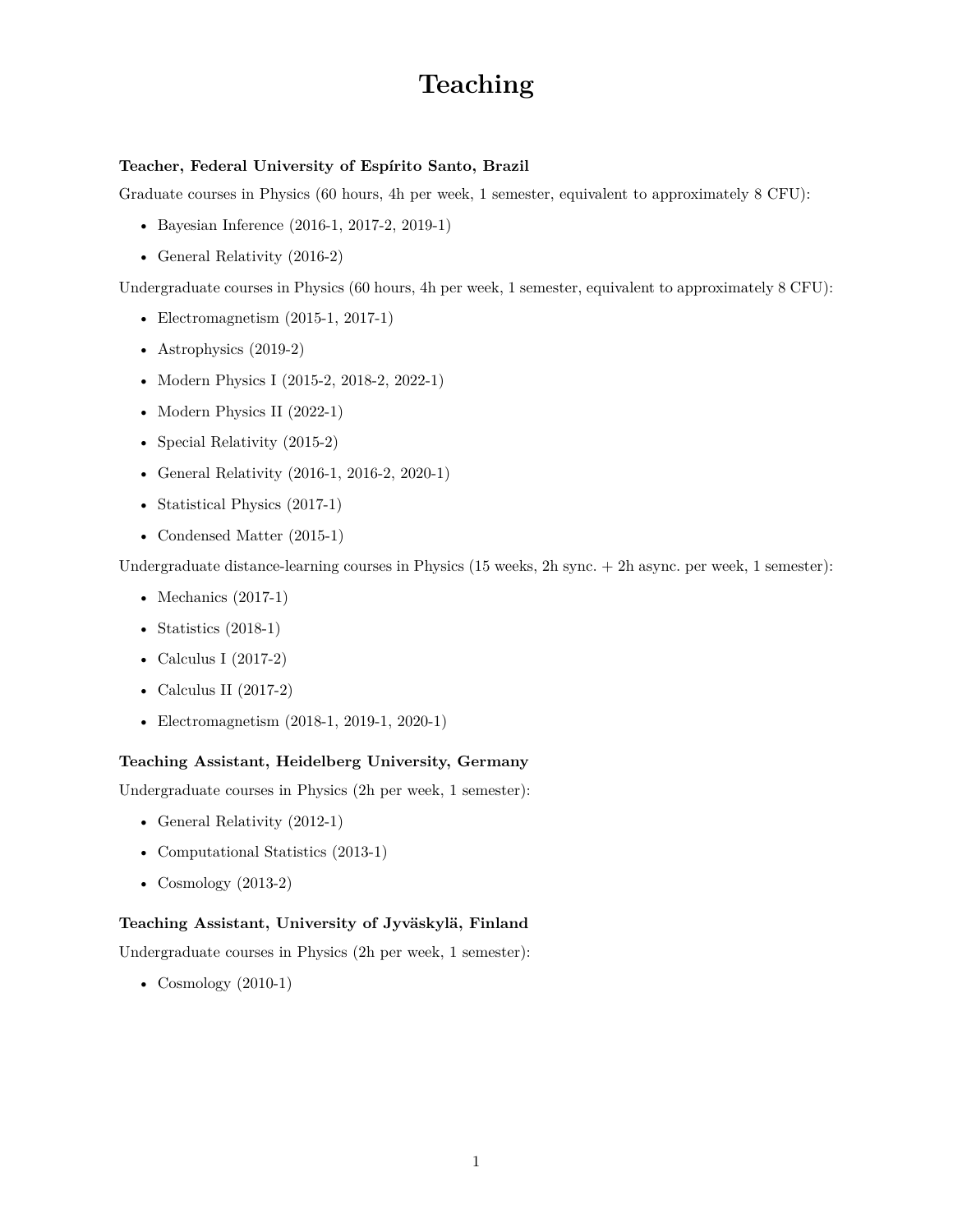### **Advising**

#### **PhD students (supervisor):**

- Ranier Menote (ongoing PPGCosmo/UFES, Brazil)
- David Francisco Camarena Torres (ongoing PPGCosmo/UFES, Brazil)
- Rodrigo Duarte Silva (ongoing PPGFis/UFES, Brazil)
- Tássia Andrade Ferreira (2021 PPGCosmo/UFES, Brazil)
- Pedro Otávio Souza Baqui (2020 PPGFis/UFES, Brazil)
- Eddy Giusepe Chirinos Isidro (2019 PPGFis/UFES, Brazil)

#### **PhD students (co-supervisor):**

• Mikko Pääkkönen (2014 – University of Jyväskylä, Finland – supervisor: Kimmo Kainulainen)

#### **Master students (supervisor):**

- Laura de Carvalho (ongoing PPGFis/UFES, Brazil)
- Ranier Menote (2021 PPGFis/UFES, Brazil)
- David Camarena Torres (2018 PPGFis/UFES, Brazil)
- Rodrigo Duarte Silva (2018 PPGFis/UFES, Brazil)
- Ingrid Ferreira da Costa (2018 PPGFis/UFES, Brazil)

#### **Master students (co-supervisor):**

- Alexandre Posada (2013 Heidelberg University, Germany supervisor: Luca Amendola)
- Caroline Heneka (2013 Heidelberg University, Germany supervisor: Luca Amendola)
- Mikko Pääkkönen (2010 University of Jyväskylä, Finland supervisor: Kimmo Kainulainen)

#### **Undergraduate students (supervisor):**

- Guilherme Fracalossi (ongoing DFIS/UFES, Brazil)
- Ana Paula Jeakel (2019 DFIS/UFES, Brazil)
- Elisa Dardengo Mendes Glória (2019 DFIS/UFES, Brazil)
- Maikon Barbosa de Araujo (2017 DFIS/UFES, Brazil)
- Vitor Leandro Pinto (2016 DFIS/UFES, Brazil)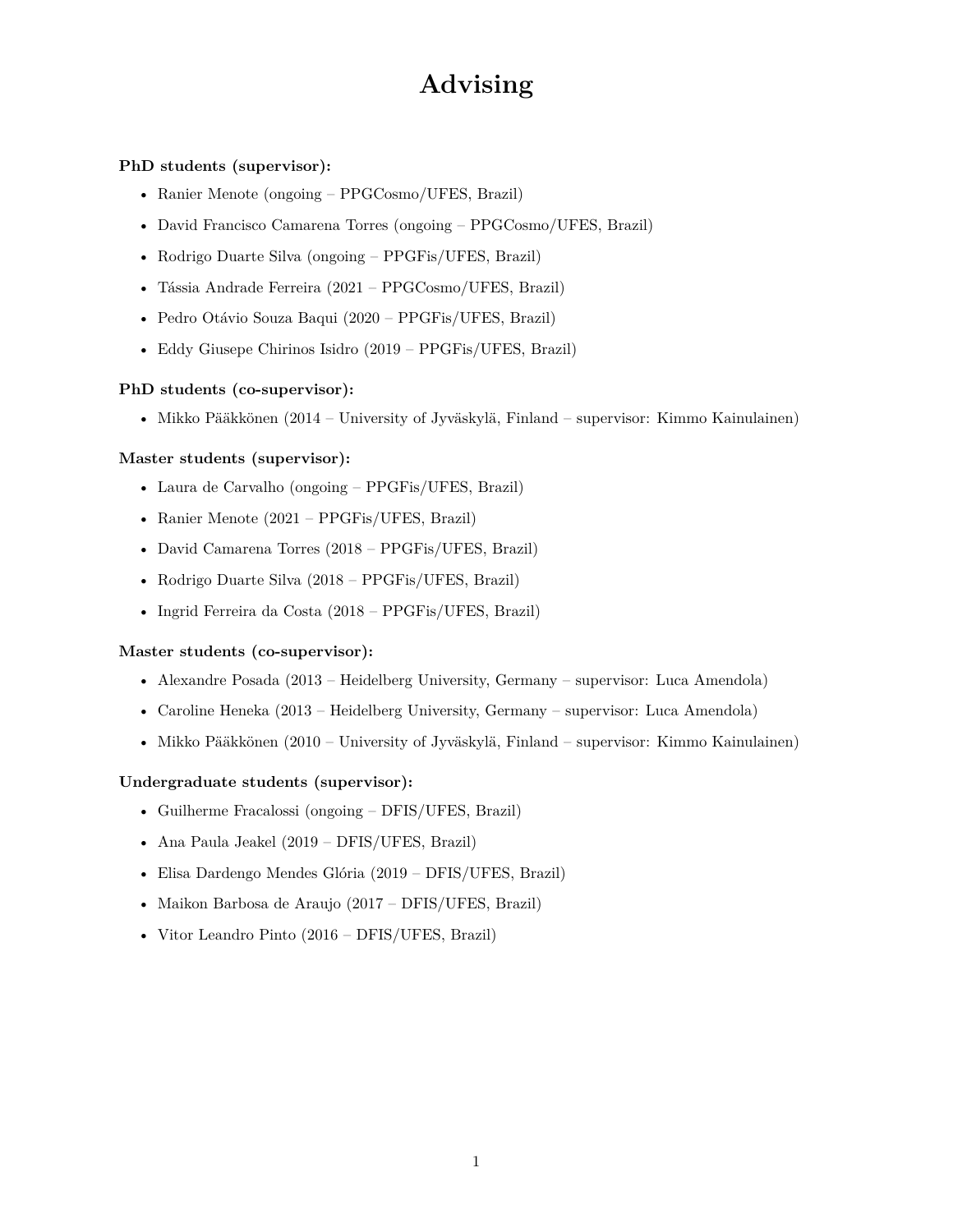### **Scientific Meetings**

#### **Organization of scientific events**

- 1. *[Cosmo22](https://indico.cern.ch/event/886404/)*, Rio de Janeiro, RJ, Brazil. September 5-9, 2022.
- 2. *[V José Plínio Baptista School of Cosmology](http://www.cosmo-ufes.org/jpbcosmo5.html)*, Pedra Azul, ES, Brazil. October, 2021.
- 3. *[PPGCosmo workshop](https://www.cosmo-ufes.org/wacg2020.html)*, Vitória, ES, Brazil. March 5-6, 2020.
- 4. *[Gravitational Wave Challenges And Cosmology](https://www.iip.ufrn.br/eventsdetail.php?inf===QTUFVM)*, Natal, RN, Brazil. June 3-14, 2019.
- 5. *[Verão Quântico 2019](http://www.cosmo-ufes.org/vq2019.html)*, Ubu, Anchieta, ES, Brazil. February 17-22, 2019.
- 6. *[IV José Plínio Baptista School of Cosmology](http://www.cosmo-ufes.org/jpbcosmo4.html)*, Pedra Azul, ES, Brazil. October 15-19, 2018.
- 7. *[XXXIX National Meeting on Particles and Fields](http://www.sbfisica.org.br/~enfpc/xxxix/index.php/en/)* of the Brazilian Physical Society, Campos do Jordão, SP, Brazil. September 24-28, 2018.
- 8. *[Inverno Astrofísico 2018](http://www.cosmo-ufes.org/ia2018.html)*, Castelo, ES, Brazil. July 22-29, 2018.
- 9. *[Interactions in the dark sector of the universe](http://www.cosmo-ufes.org/winfried.html)*, Santa Teresa, ES, Brazil. June 3-6, 2018.
- 10. *[XXXVIII National Meeting on Particles and Fields](http://www.sbfisica.org.br/~enfpc/xxxviii/index.php/en/)* of the Brazilian Physical Society, Passa Quatro, MG, Brazil. September 18-22, 2017.
- 11. *[III José Plínio Baptista School of Cosmology](http://www.cosmo-ufes.org/jpbcosmo3.html)*, Pedra Azul, ES, Brazil. September 25-30, 2016.
- 12. *[Black Holes and their Analogues](http://www.cosmo-ufes.org/bh2015.html)*, Ubu-Anchieta, ES, Brazil. April 13-17, 2015.
- 13. *[Seventh TRR33 Winter School](http://darkuniverse.uni-hd.de/view/Main/WinterSchool13)*, Passo del Tonale, Italy, December 1-6, 2013.
- 14. *[Sixth TRR33 Winter School](http://darkuniverse.uni-hd.de/view/Main/WinterSchool12)*, Passo del Tonale, Italy, December 9-14, 2012.
- 15. *[Fifth TRR33 Winter School](http://darkuniverse.uni-hd.de/view/Main/WinterSchool11)*, Passo del Tonale, Italy, December 4-9, 2011.
- 16. *[Workshop: Inhomogeneous Cosmologies](http://users.jyu.fi/~kainulai/Sites/InhomogeneousCosmologies/)*, Jyväskylä, Finland, August 15-19, 2011.

#### **Speaker at scientific events**

- 1. *Reuven Opher Workshop on Challenges of New Physics in Space*, Brazil, December 13, 2021. Invited talk: "The Copernican principle in light of the latest cosmological data".
- 2. *LSST Brazil 2021*, Brazil, December 8, 2021. Invited talk: "Cosmology with LSST Type Ia Supernovae".
- 3. *CosmoBR*, Guarapari (ES), Brazil, December 8, 2021. Invited talk: "Tensões no modelo padrão da cosmologia".
- 4. *UK-Brazil Frontiers of Science 2020*, Itatiba (SP), Brazil, March 10-13, 2020. Invited talk: "Star-Galaxy classification using machine learning in miniJPAS".
- 5. *PPGCosmo workshop*, Vitória (ES), Brazil, March 5-6, 2020. Invited talk: "The Hubble-constant crisis".
- 6. *XL Encontro Nacional de Física de Partículas e Campos*, Campos do Jordão (SP), Brazil, September 1-5, 2019. Invited talk: "Model independent analyses in cosmology".
- 7. *II South American Dark Matter Workshop*, São Paulo (SP), Brazil, November 21-23, 2018. Conference talk: "No fundamental acceleration scale in disk galaxies".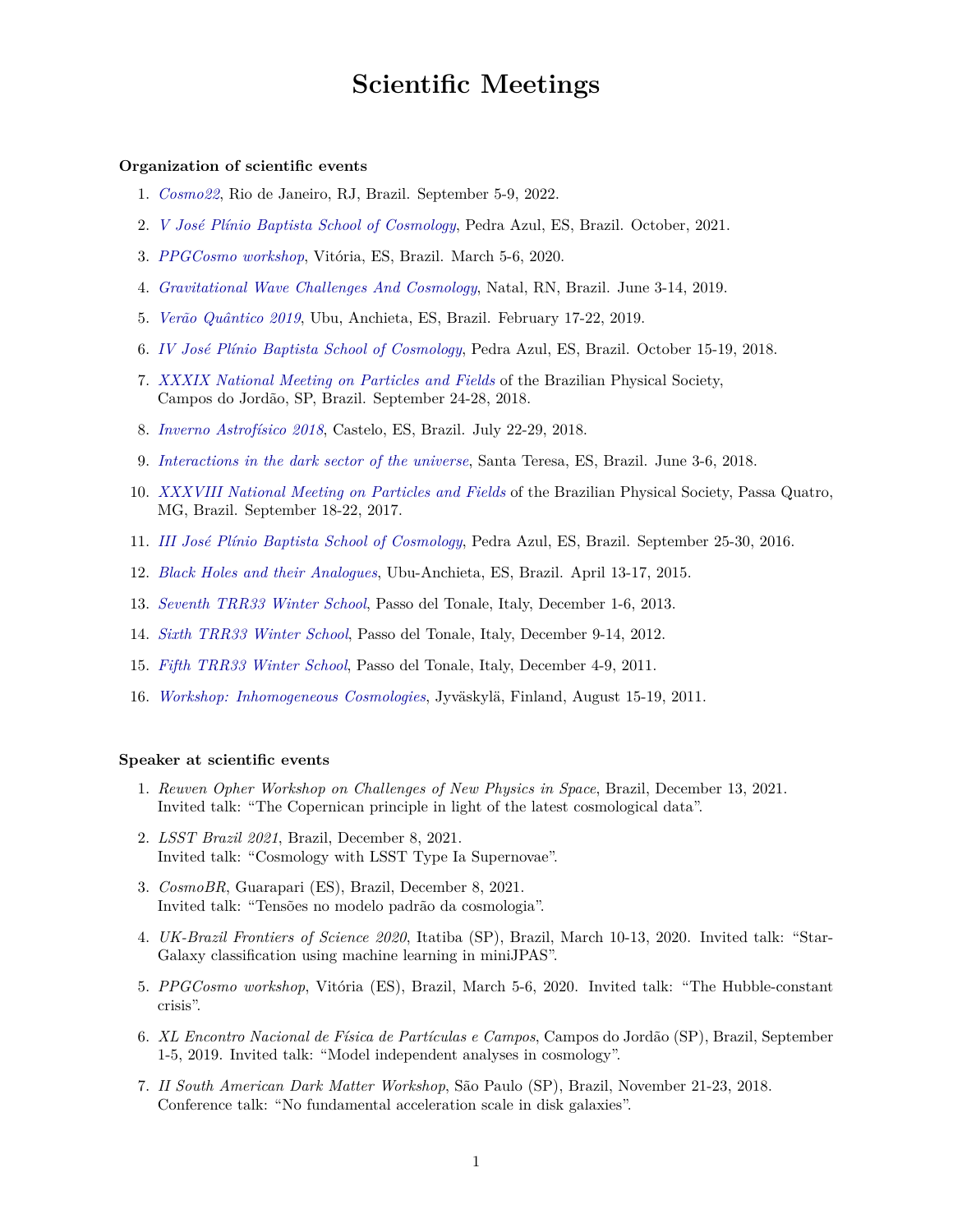- 8. *The Dark Energy Revolution in Cosmology*, Rio de Janeiro (RJ), Brazil, September 28, 2018. Invited talk: "No fundamental acceleration scale in disk galaxies".
- 9. *IV CosmoSul*, ICTP-SAIFR, São Paulo (SP), Brazil, July 31 August 2, 2017. Invited talk: "Clustering dark energy and halo abundances".
- 10. *12th J-PAS Meeting*, CBPF, Rio de Janeiro (RJ), Brazil, April 11, 2016. Invited talk: "Testing homogeneity and isotropy with J-PAS".
- 11. *VIth workshop challenges of new physics in space*, Campos do Jordão, SP, Brazil. May 24-29, 2015. Invited talk: "Lensing of point sources".
- 12. *Verão Quântico*, João Pessoa, PB, Brazil. February 23-27, 2015. Invited talk: "Constraining perturbations with lensing of supernovae".
- 13. *1º Workshop de Física Teórica do IFES*, IFES-Cariacica, Cariacica (ES), Brazil, December 19, 2014. Invited opening talk: "Observational Cosmology and the Euclid Mission".
- 14. *2a Reunião Carioca de Cosmologia e Gravitação*, Rio de Janeiro State University (UERJ), Brazil, April 3-4, 2014. Invited talk: "Cosmology with SNe: signals and biases".
- 15. *The Quest for Dark Energy*, Ringberg Castle, Germany, June 24-29, 2012. Invited talk: "Systematic search for systematic bias in SN Ia data".
- 16. *Workshop: Inhomogeneous Cosmologies*, Jyväskylä, Finland, August 15-19, 2011. Invited talk: "Gravitational lensing with the sGL method".
- 17. *Finnish Cosmophysics Meeting*, Tampere, Finland, April 20-21, 2011. Invited talk: "Gravitational lensing with the sGL method".
- 18. *45th Rencontres de Moriond, Cosmology Session*, La Thuile, Italy, March 13-20, 2010. Conference talk: "Gravitational lensing and parameter extraction from SNe catalogues".
- 19. Λ*-LTB Cosmology*, KEK, Tsukuba, Japan, October 20-23, 2009. Invited talk: "Toy models for the inhomogeneous universe".
- 20. *Invisible Universe International Conference*, Palais de l'UNESCO, Paris, France, June 29-July 3, 2009. Conference talk: "Impact of cosmic inhomogeneities on observations".
- 21. *SIGRAV School in Cosmology*, GGI, Firenze, Italy, January 26-29, 2009. Conference talk: "Cosmological background solutions and cosmological backreactions".
- 22. *43rd Rencontres de Moriond, Cosmology Session*, La Thuile, Italy, March 15-22, 2008. Conference talk: "On cosmological observables in a swiss-cheese universe".
- 23. Les Houches Summer School (Session LXXXIV) on *Particle Physics Beyond The Standard Model*, Les Houches, France, August 1-26, 2005. Title of the talk: "Cosmological evolution of alpha driven by a general coupling with quintessence".

#### **Invited institute seminars**

- 1. Università degli Studi dell'Insubria, Como, Italy, March 29, 2022. Seminar: "ΛLTB N-body simulations cosmology beyond homogeneity and isotropy".
- 2. Instituto Nacional de Pesquisas Espaciais, São José dos Campos (SP), Brazil, August 24, 2021. Seminar: "A possible solution to the Hubble-constant crisis".
- 3. SNOWMASS, August 24, 2021. Seminar: "The *M<sup>B</sup>* tension".
- 4. International Institute of Physics, Natal (RN), Brazil, June 23, 2021. Seminar: "A possible solution to the H0 crisis".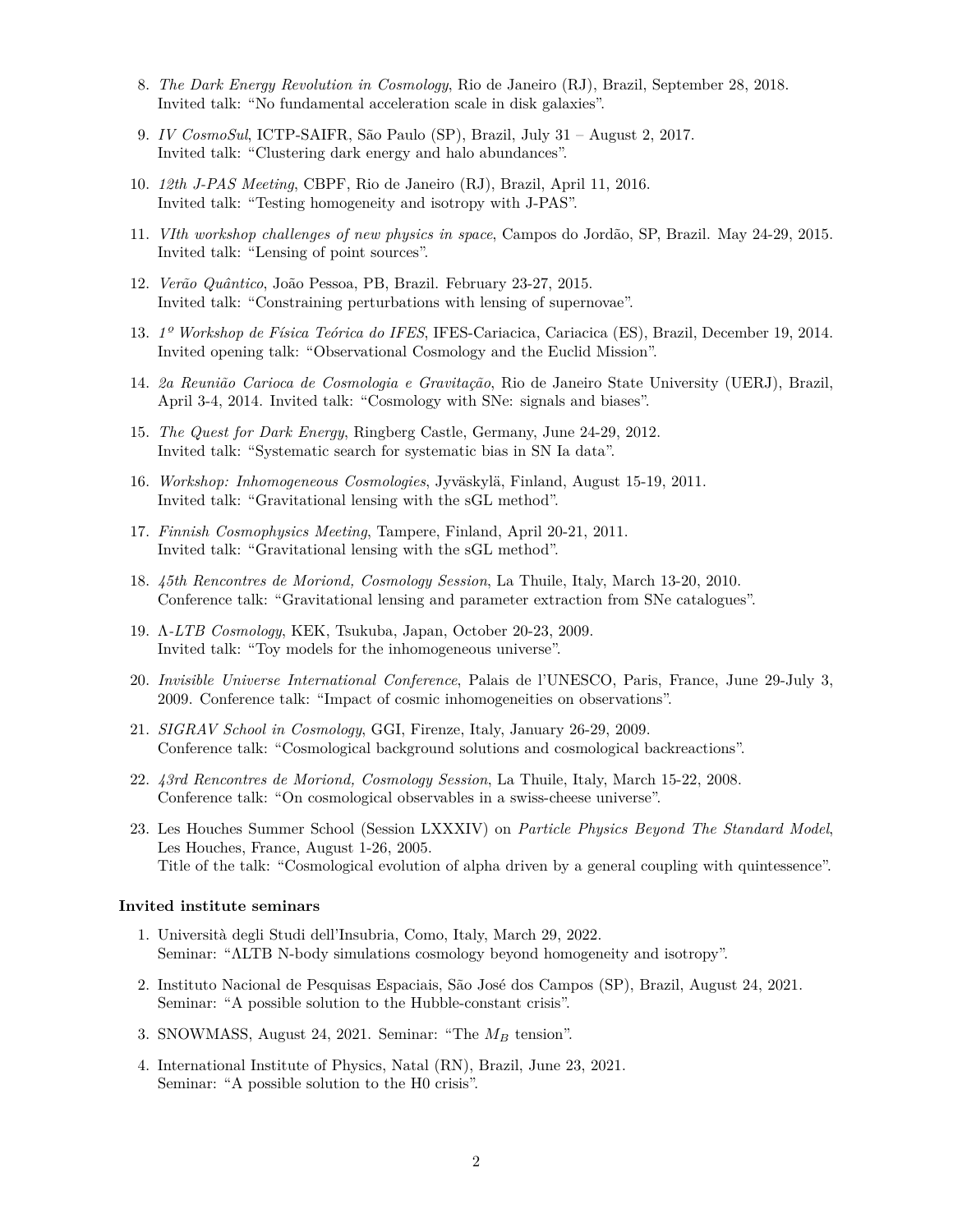- 5. Sharif University of Technology, Tehran, Iran, March 2, 2021. Seminar: "The Hubble-constant crisis".
- 6. Institute for Theoretical Physics, Heidelberg, Germany, December 1, 2020. Seminar: "The Hubble-constant crisis".
- 7. Institute for Fundamental Physics of the Universe, Trieste, Italy, October 2, 2020. Seminar: "The Hubble-constant crisis".
- 8. Donostia International Physics Center, Spain, February 17, 2020. Seminar: "A fundamental test for MOND".
- 9. IF-UFRJ, Brazil, October 10, 2019. Colloquium: "The Hubble-constant crisis".
- 10. Padova University, Padova, Italy, February 21, 2019. Theory seminar: "Absence of a fundamental acceleration scale in galaxies".
- 11. Universidad de Chile, Santiago, Chile, November 17, 2017. Theory seminar: "Clustering dark energy and halo abundances".
- 12. ICTP-SAIFR, São Paulo (SP), Brazil, July 6, 2016. Theory seminar: "Constraining the halo mass function with observations".
- 13. National Observatory, Rio de Janeiro (RJ), Brazil, February 24, 2016. Theory seminar: "Testing homogeneity and isotropy with J-PAS".
- 14. UFES, Vitória (ES), Brazil, June 26, 2015. Theory seminar: "Coupling dark energy to dark matter inhomogeneities".
- 15. National Observatory, Rio de Janeiro (RJ), Brazil, August 20, 2014. Theory seminar: "Signal and noise from lensing of point sources".
- 16. Astronomy Unit, Queen Mary University of London, England, July 7, 2014. Theory seminar: "Lensing of point sources, inhomogeneous cosmology and robustness".
- 17. Physics Institute, São Paulo University, Brazil, May 19, 2014. Theory seminar: "Cosmological information and bias from lensing of point sources".
- 18. Institute for Theoretical Physics, Heidelberg University, Germany, March 12, 2014. Theory seminar: "so long, and thanks for all the Physik".
- 19. Physics Institute, University of Bonn, Germany, February 11, 2014. Theory seminar: "Supernova cosmology: signals and biases".
- 20. LUTH, Observatoire de Paris, France, June 5, 2013. Theory seminar: "Cosmological information from lensing of standard candles".
- 21. Department of Physics, University of Jyväskylä, Finland, March 5, 2010. Theory seminar: "Modeling inhomogeneities in the universe".
- 22. Institute for Theoretical Physics, Heidelberg University, Germany, October 7, 2009. Theory seminar: "Toy models for the inhomogeneous universe".
- 23. Department of Physics, University of Jyväskylä, Finland, November 13, 2008. Theory seminar: "Cosmological background solutions and cosmological backreactions".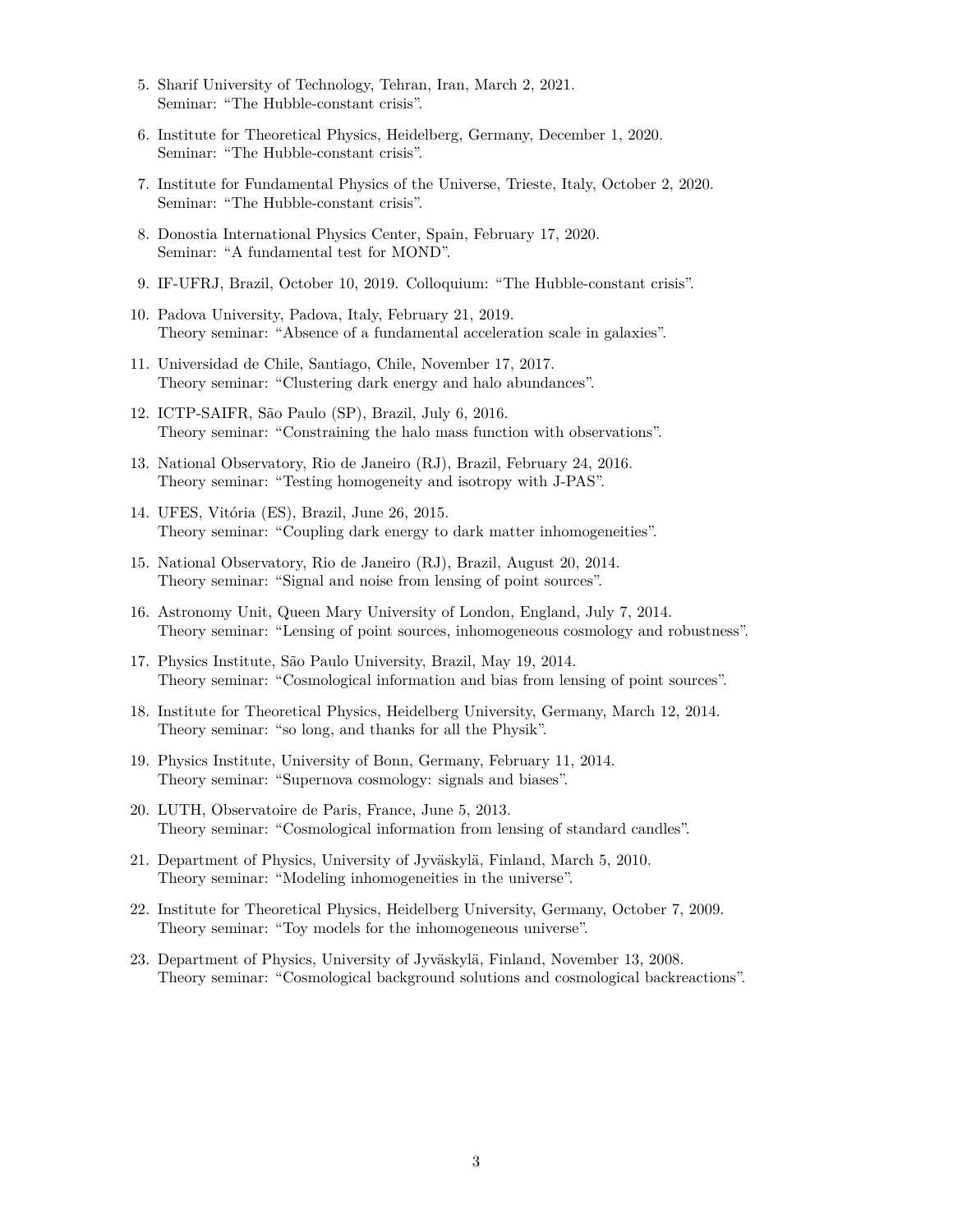### **Outreach**

#### **Organization**

- 1. *[Universo no Parque](https://www.cosmo-ufes.org/universo-no-parque.html)*, Vitória, ES, Brazil. 2017 ongoing. General-audience seminars in the parks of Vitória, with topics ranging from astronomy to physics.
- 2. *[Universo no Escola](https://www.cosmo-ufes.org/universo-na-escola.html)*, Vitória, ES, Brazil. 2017 ongoing. General-audience seminars in the public high schools of Vitória, with topics ranging from astronomy to physics.
- 3. [NEXT,](https://www.triestenext.it/archives/52075) Trieste, Italy, September 25-26, 2021. VR Headset simulations.

#### **Seminars**

- 1. Seminar on cosmology at the elementary school "Elio de Morpurgo", Trieste, Italy, October 21, 2021. Seminar: "La Cosmologia Moderna.
- 2. [NEXT,](https://www.triestenext.it/archives/52075) Trieste, Italy, September 25-26, 2021. Seminar: "A caccia di galassie per capire l'energia oscura"
- 3. [Pint of Science,](https://www.sharper-night.it/evento/conferenza-ricercatori-al-pub/) Trieste, Italy, September 14, 2021. Title: "Osservando milioni di galassie per capire la natura dell'energia oscura."
- 4. 100 Anos do Eclipse de Sobral, UFES, Vitória (ES), Brazil, May 29-30, 2019. Title: "Cosmologia Moderna e Futura".
- 5. Parque Botânico Vale, Vitória, ES, Brazil, May 13, 2018. Title: "O Brasil verá quase toda as galáxias observáveis!".
- 6. Escola Duarte Rabelo, Vitória, ES, Brazil, June 22, 2018. Title: "O Brasil verá quase toda as galáxias observáveis!".
- 7. Parque da Pedra da Cebola, Vitória, ES, Brazil, October 1, 2017. Title: "O Brasil verá quase toda as galáxias observáveis!".
- 8. Seminari dell'Accademia della Marca Trevigiana, Roncade, TV, Italy, December 23, 2016. Title: "Le galassie dell'universo osservabile".

#### **Publications**

I have published in the journal [Philosophy and Cosmology](http://ispcjournal.org) the following short story:

#### [Understanding Our Only Universe](http://marra.cosmo-ufes.org/uploads/1/3/7/0/13701821/marra_19.pdf)

Abstract: *In an imaginary dialogue between a professor and a layman about the future of cosmology, the said professor relates the paradoxical story of scientist Zee Prime, a bold thinker of a future civilization, stuck in a lonely galaxy, forever unaware of the larger universe. Zee Prime comes to acknowledge his position and shows how important it is to question standard models and status quo, as only the most imaginative ideas give us the chance to understand what he calls "our only universe" – the special place and time in which we live.*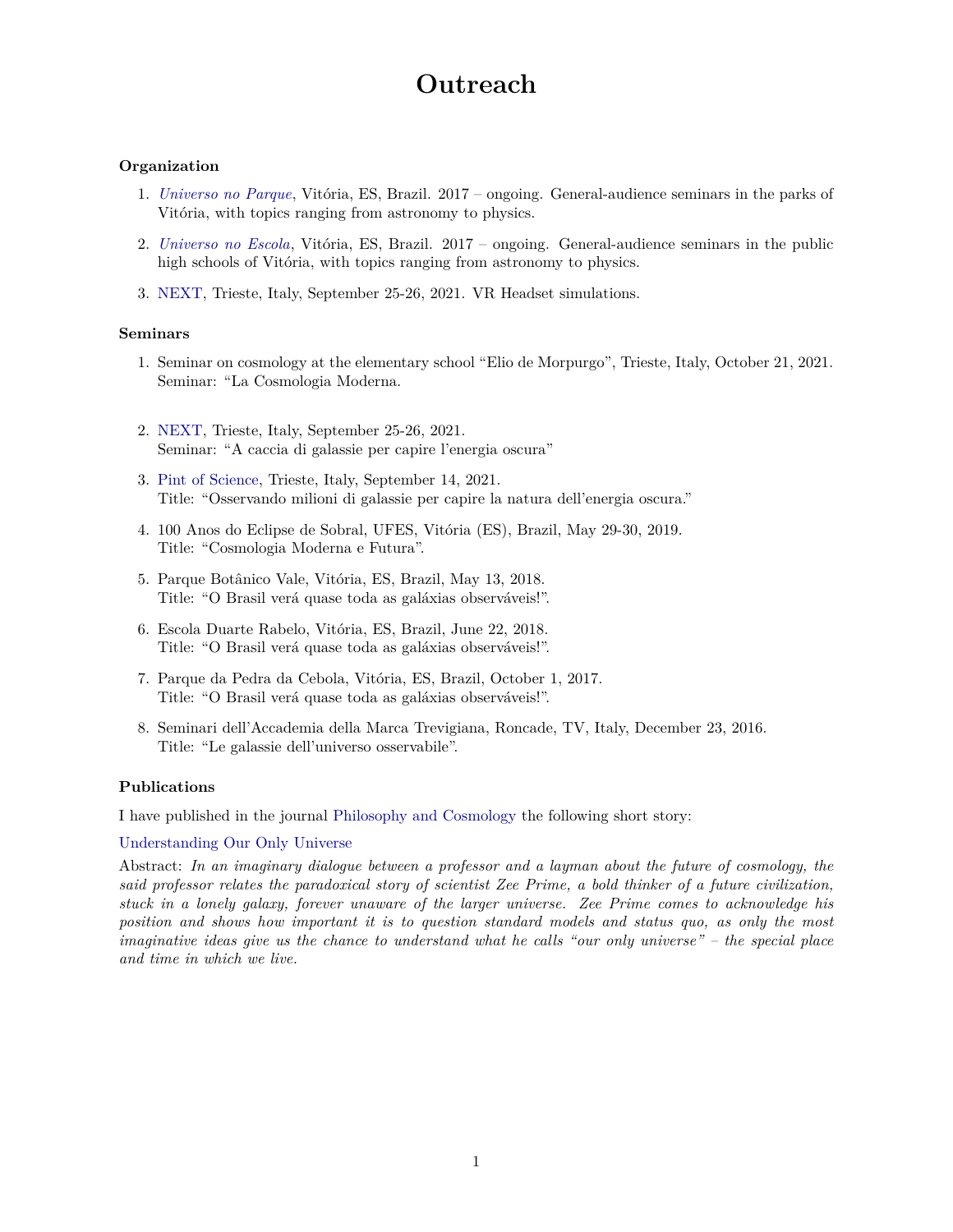



# Valerio Marra

### https://publons.com/researcher/H-3974-2012/ Web of Science ResearcherID: H-3974-2012 ORCiD: 0000-0002-7773-1579

## Verified reviews

#### **REVIEW SUMMARY**



#### **REVIEWER SUMMARY**

| (32) Physical Review D<br><b>WOS</b>                    | (7) Physics of the Dark Universe           |
|---------------------------------------------------------|--------------------------------------------|
| (7) Journal of Cosmology and Astroparticl<br><b>WOS</b> | (5) Monthly Notices of the Royal Astronom  |
| (3) Classical and Quantum Gravity<br><b>WOS</b>         | (2) General Relativity and Gravitation     |
| (2) Physical Review Letters<br><b>WOS</b>               | (2) Physics Letters B                      |
| (2) The European Physical Journal C<br><b>WOS</b>       | (1) International Journal of Modern Physic |
| (1) Universe<br><b>WOS</b>                              | (1) Advances in High Energy Physics        |
| (1) Aeronautics and Aerospace Open Access Jour          | (1) Palgrave Communications                |
| (1) The Astrophysical Journal<br><b>WOS</b>             | (1) Modern Physics Letters A               |
| (1) EPL (Europhysics Letters)<br><b>WOS</b>             | (1) Proceedings of the Royal Society A: Ma |

| (7) Physics of the Dark Universe               | <b>WOS</b> |
|------------------------------------------------|------------|
| (5) Monthly Notices of the Royal Astronom WOS  |            |
| (2) General Relativity and Gravitation         | wos        |
| (2) Physics Letters B                          | <b>WOS</b> |
| (1) International Journal of Modern Physic     | wos (      |
| (1) Advances in High Energy Physics            | wos        |
| (1) Palgrave Communications                    | <b>WOS</b> |
| (1) Modern Physics Letters A                   | <b>WOS</b> |
| (1) Proceedings of the Royal Society A: Ma WOS |            |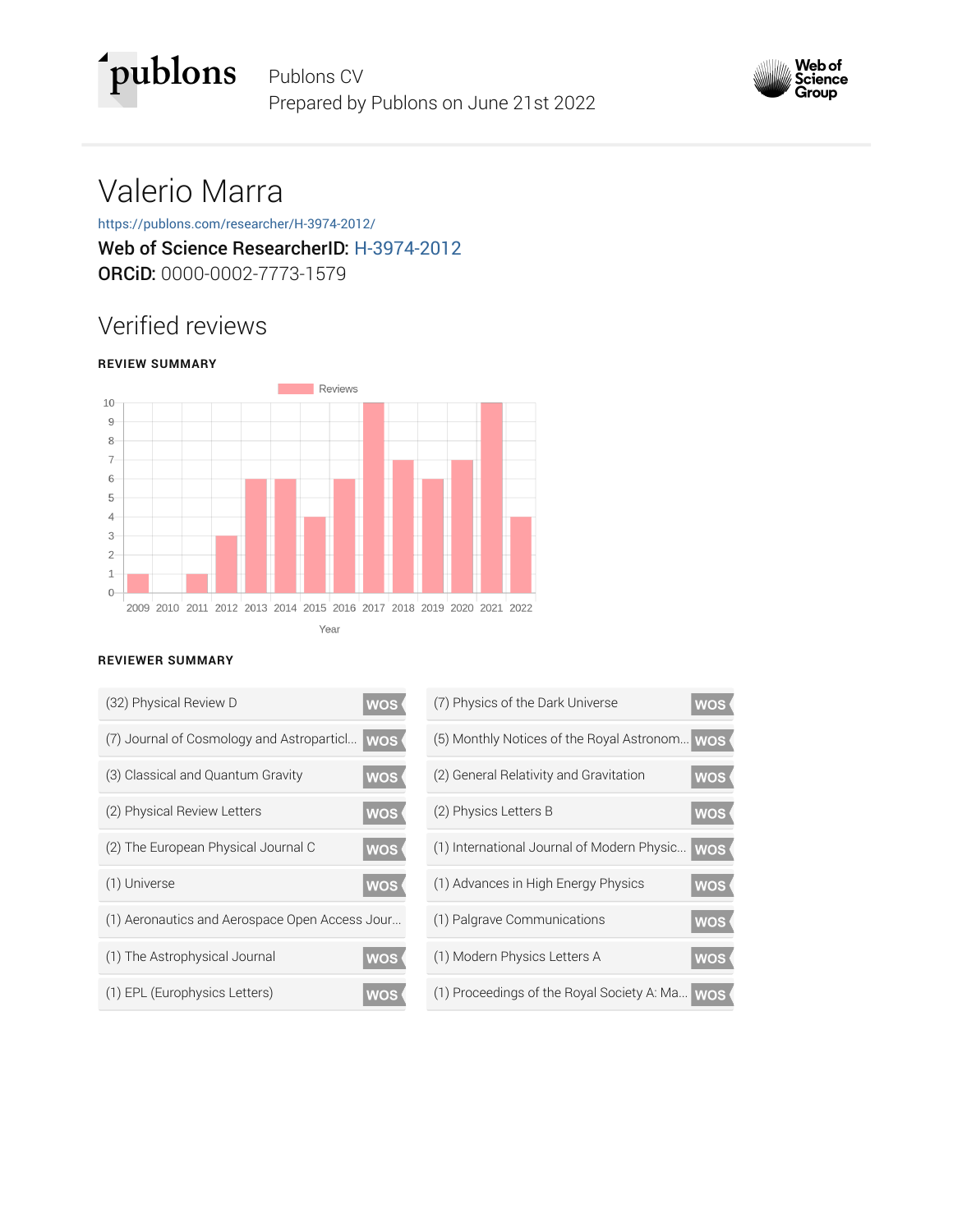### **Valerio MARRA – Publications**

June 26, 2022

I am author of 70 Refereed Publications in the fields of cosmology and astrophysics, of which 56 with less than 8 authors. My citation summary is the following.

|                | $\langle 8 \text{ authors}$ |                          |         |           | all    |         |           |
|----------------|-----------------------------|--------------------------|---------|-----------|--------|---------|-----------|
|                | papers                      | $100+$ papers            | h-index | citations | papers | h-index | citations |
| Web of Science | $\overline{\phantom{a}}$    | $\overline{\phantom{a}}$ |         |           | 70     | 24      | $2100+$   |
| NASA ADS       | 56                          |                          | 26      | $1800+$   | 70     | 30      | $2800+$   |

I published 1 paper in *Nature Astronomy* [\[24\]](#page-12-0), 2 papers in *Physical Review Letters* [\[48,](#page-13-0) [39\]](#page-13-1), 1 paper in *Physical Review D Letters* [\[10\]](#page-11-0) and 1 paper in *Monthly Notices of the Royal Astronomical Society Letters* [\[41\]](#page-13-2).

Regarding my 14 collaboration papers:

- I contributed to Sections IV and VII of the Snowmass 2021 review [\[58\]](#page-14-0), as stated at the beginning of those Sections.
- I contributed to the overall development of the Euclid paper [\[60\]](#page-14-1) and, in particular, to the part on the ΛLTB model.
- I signed the four Letters of Interest  $[63, 64, 65, 66]$  $[63, 64, 65, 66]$  $[63, 64, 65, 66]$  $[63, 64, 65, 66]$  $[63, 64, 65, 66]$  $[63, 64, 65, 66]$  $[63, 64, 65, 66]$  because I was invited to participate in Snowmass 2021 thanks to my works on the Hubble-constant tension.
- I signed [\[59,](#page-14-6) [62,](#page-14-7) [61,](#page-14-8) [68,](#page-14-9) [69\]](#page-14-10) because I was awarded the J-PAS "PathFinder Infrastructure Team" award.
- I share first authorship of the J-PAS paper [\[70\]](#page-14-11), as stated in the paper.
- I contributed substantially to Section 4.2 "Value-added catalogues" and Section 6.3 "Large scale structure" of the presentation paper of the miniJPAS survey [\[67\]](#page-14-12).
- I contributed to Section IV.3 "Beyond homogeneity and isotropy" of the Euclid review paper [\[71\]](#page-14-13).

I am also author of 5 Refereed Publications in other fields [\[72,](#page-14-14) [73,](#page-14-15) [74,](#page-14-16) [75,](#page-14-17) [76\]](#page-15-0), mostly on data analysis. In particular, I authored a paper on the COVID pandemic which was published in *The Lancet Global Health* [\[74\]](#page-14-16) and has 400+ citations.

#### **Publications under Review**

[1] D. Camarena, V. Marra, Z. Sakr, and C. Clarkson, *A void in the Hubble tension? The end of the line for the Hubble bubble*, [arXiv:2205.05422 \[astro-ph.CO\]](http://arxiv.org/abs/2205.05422).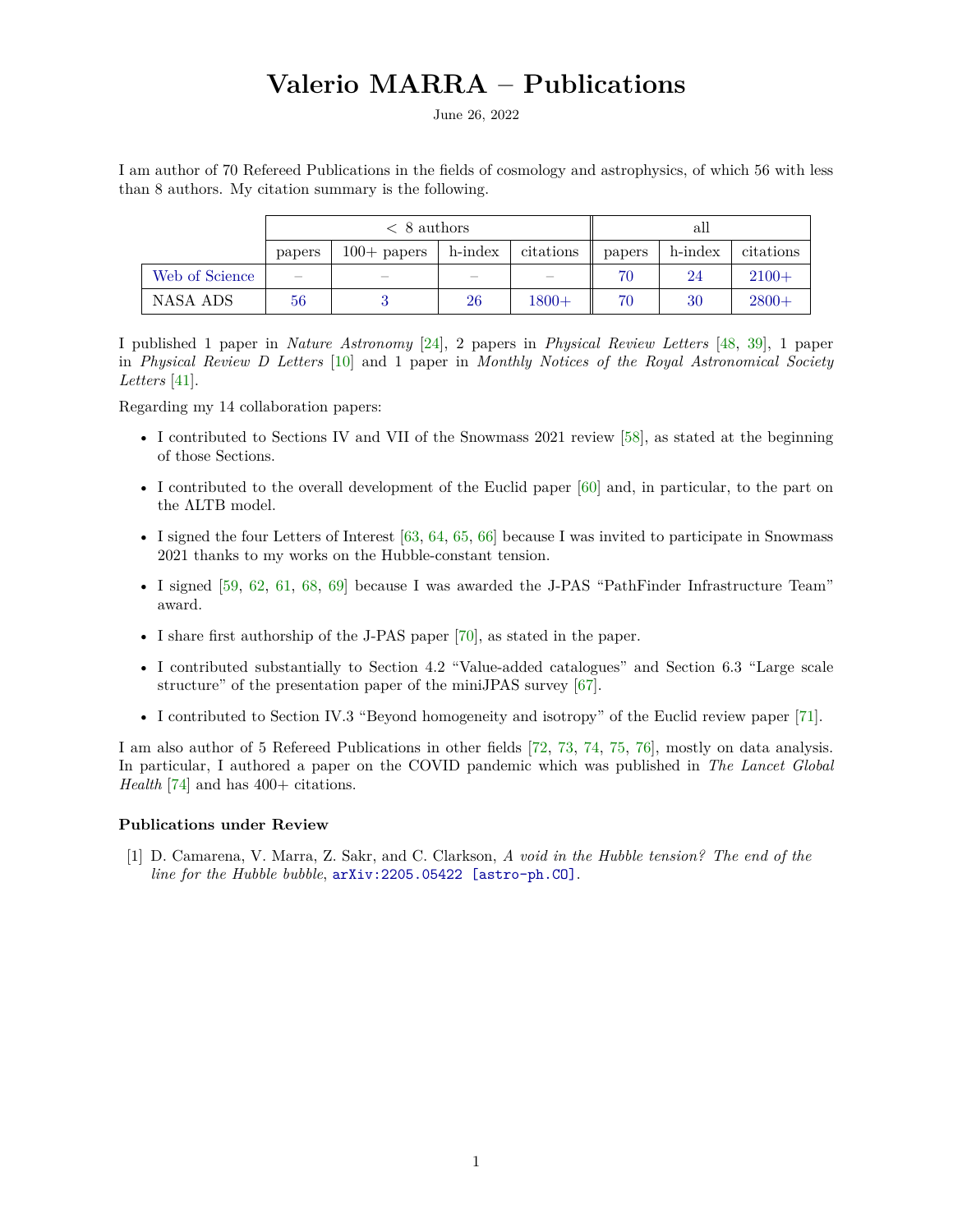#### **Refereed Publications**

- [2] V. Marra, T. Castro, D. Camarena, S. Borgani, and A. Ragagnin, *The BEHOMO project:* Λ*LTB N-body simulations*, A&A **[in press](http://dx.doi.org/10.1051/0004-6361/202243539)** (2022) , [arXiv:2203.04009 \[astro-ph.CO\]](http://arxiv.org/abs/2203.04009).
- [3] T. Ferreira and V. Marra, *A fast and reliable method for the comparison of covariance matrices*, [Mon. Not. Roy. Astron. Soc.](http://dx.doi.org/10.1093/mnras/stac1272) **513** (2022) 5438–5445, [arXiv:2107.04211 \[astro-ph.CO\]](http://arxiv.org/abs/2107.04211).
- [4] R. Menote and V. Marra, *Baryon acoustic oscillations in thin redshift shells from BOSS DR12 and eBOSS DR16 galaxies*, [Mon. Not. Roy. Astron. Soc.](http://dx.doi.org/10.1093/mnras/stac847) **513** (2022) no. 2, 1600–1608, [arXiv:2112.10000 \[astro-ph.CO\]](http://arxiv.org/abs/2112.10000).
- [5] H. Steigerwald, V. Marra, and S. Profumo, *Revisiting constraints on asymmetric dark matter from collapse in white dwarf stars*, Phys.Rev. **D105** [\(2022\) 083507,](http://dx.doi.org/10.1103/PhysRevD.105.083507) [arXiv:2203.09054 \[astro-ph.CO\]](http://arxiv.org/abs/2203.09054).
- [6] G. Alestas, D. Camarena, E. Di Valentino, L. Kazantzidis, V. Marra, S. Nesseris, and L. Perivolaropoulos, *Late-transition versus smooth H*(*z*)*-deformation models for the resolution of the Hubble crisis*, Phys.Rev. **D105** [\(2022\) 063538,](http://dx.doi.org/10.1103/PhysRevD.105.063538) [arXiv:2110.04336 \[astro-ph.CO\]](http://arxiv.org/abs/2110.04336).
- [7] H. Leandro, V. Marra, and R. Sturani, *Measuring the Hubble constant with black sirens*, [Phys.Rev.](http://dx.doi.org/10.1103/PhysRevD.105.023523) **D105** [\(2022\) 023523,](http://dx.doi.org/10.1103/PhysRevD.105.023523) [arXiv:2109.07537 \[gr-qc\]](http://arxiv.org/abs/2109.07537).
- [8] H. Steigerwald, D. Rodrigues, S. Profumo, and V. Marra, *Type Ia Supernova Magnitude Step from the local Dark Matter Environment*, [Mon. Not. Roy. Astron. Soc.](http://dx.doi.org/10.1093/mnras/stab3747) **510** (2022) 4779–4795, [arXiv:2112.09739 \[astro-ph.CO\]](http://arxiv.org/abs/2112.09739).
- [9] D. Camarena, V. Marra, Z. Sakr, and C. Clarkson, *The Copernican principle in light of the latest cosmological data*, [Mon. Not. Roy. Astron. Soc.](http://dx.doi.org/10.1093/mnras/stab3077) **509** (2022) 1291–1302, [arXiv:2107.02296](http://arxiv.org/abs/2107.02296) [\[astro-ph.CO\]](http://arxiv.org/abs/2107.02296).
- <span id="page-11-0"></span>[10] V. Marra and L. Perivolaropoulos, *A rapid transition of*  $G_{\text{eff}}$  *at*  $z_t \approx 0.01$  *as a solution of the Hubble and growth tensions*, Phys.Rev. **D104** [\(2021\) L021303,](http://dx.doi.org/10.1103/PhysRevD.104.L021303) [arXiv:2102.06012 \[astro-ph.CO\]](http://arxiv.org/abs/2102.06012).
- [11] R. von Marttens, J. E. Gonzalez, J. Alcaniz, V. Marra, and L. Casarini, *Model-independent reconstruction of dark sector interactions*, Phys.Rev. **D104** [\(2021\) 043515,](http://dx.doi.org/10.1103/PhysRevD.104.043515) [arXiv:2011.10846](http://arxiv.org/abs/2011.10846) [\[astro-ph.CO\]](http://arxiv.org/abs/2011.10846).
- [12] D. Camarena and V. Marra, *On the use of the local prior on the absolute magnitude of Type Ia supernovae in cosmological inference*, [Mon. Not. Roy. Astron. Soc.](http://dx.doi.org/10.1093/mnras/stab1200) **504** (2021) 5164–5171, [arXiv:2101.08641 \[astro-ph.CO\]](http://arxiv.org/abs/2101.08641).
- [13] T. Castro, S. Borgani, K. Dolag, V. Marra, M. Quartin, A. Saro, and E. Sefusatti, *On the impact of baryons on the halo mass function, bias, and cluster cosmology*, [Mon. Not. Roy. Astron. Soc.](http://dx.doi.org/10.1093/mnras/staa3473) **500** [\(2021\) 2316–2335,](http://dx.doi.org/10.1093/mnras/staa3473) [arXiv:2009.01775 \[astro-ph.CO\]](http://arxiv.org/abs/2009.01775).
- [14] V. Marra, D. C. Rodrigues, and A. O. de Almeida, *A fundamental test for MOND*, [Mon. Not. Roy.](http://dx.doi.org/10.1093/mnras/staa890) Astron. Soc. **494** [\(2020\) 2875–2885,](http://dx.doi.org/10.1093/mnras/staa890) [arXiv:2002.03946 \[astro-ph.GA\]](http://arxiv.org/abs/2002.03946).
- [15] D. Camarena and V. Marra, *A new method to build the (inverse) distance ladder*, [Mon. Not. Roy.](http://dx.doi.org/10.1093/mnras/staa770) Astron. Soc. **495** [\(2020\) 2630–2644,](http://dx.doi.org/10.1093/mnras/staa770) [arXiv:1910.14125 \[astro-ph.CO\]](http://arxiv.org/abs/1910.14125).
- [16] D. C. Rodrigues, V. Marra, A. Del Popolo, and Z. Davari, *Reply to: Overconfidence in Bayesian analyses of galaxy rotation curves*, Nat. Astron. **4** [\(2020\) no. 2, 134–135,](http://dx.doi.org/10.1038/s41550-019-0999-1) [arXiv:2002.01970](http://arxiv.org/abs/2002.01970) [\[astro-ph.GA\]](http://arxiv.org/abs/2002.01970).
- [17] R. von Marttens, L. Lombriser, M. Kunz, V. Marra, L. Casarini, and J. Alcaniz, *Dark degeneracy I: Dynamical or interacting dark energy?*, [Phys. Dark Univ.28,100490 \(2020\)](http://dx.doi.org/10.1016/j.dark.2020.100490) , [arXiv:1911.02618](http://arxiv.org/abs/1911.02618) [\[astro-ph.CO\]](http://arxiv.org/abs/1911.02618).
- [18] D. Camarena and V. Marra, *Local determination of the Hubble constant and the deceleration parameter*, Phys.Rev.Res. **2** [\(2020\) no. 1, 013028,](http://dx.doi.org/10.1103/PhysRevResearch.2.013028) [arXiv:1906.11814 \[astro-ph.CO\]](http://arxiv.org/abs/1906.11814).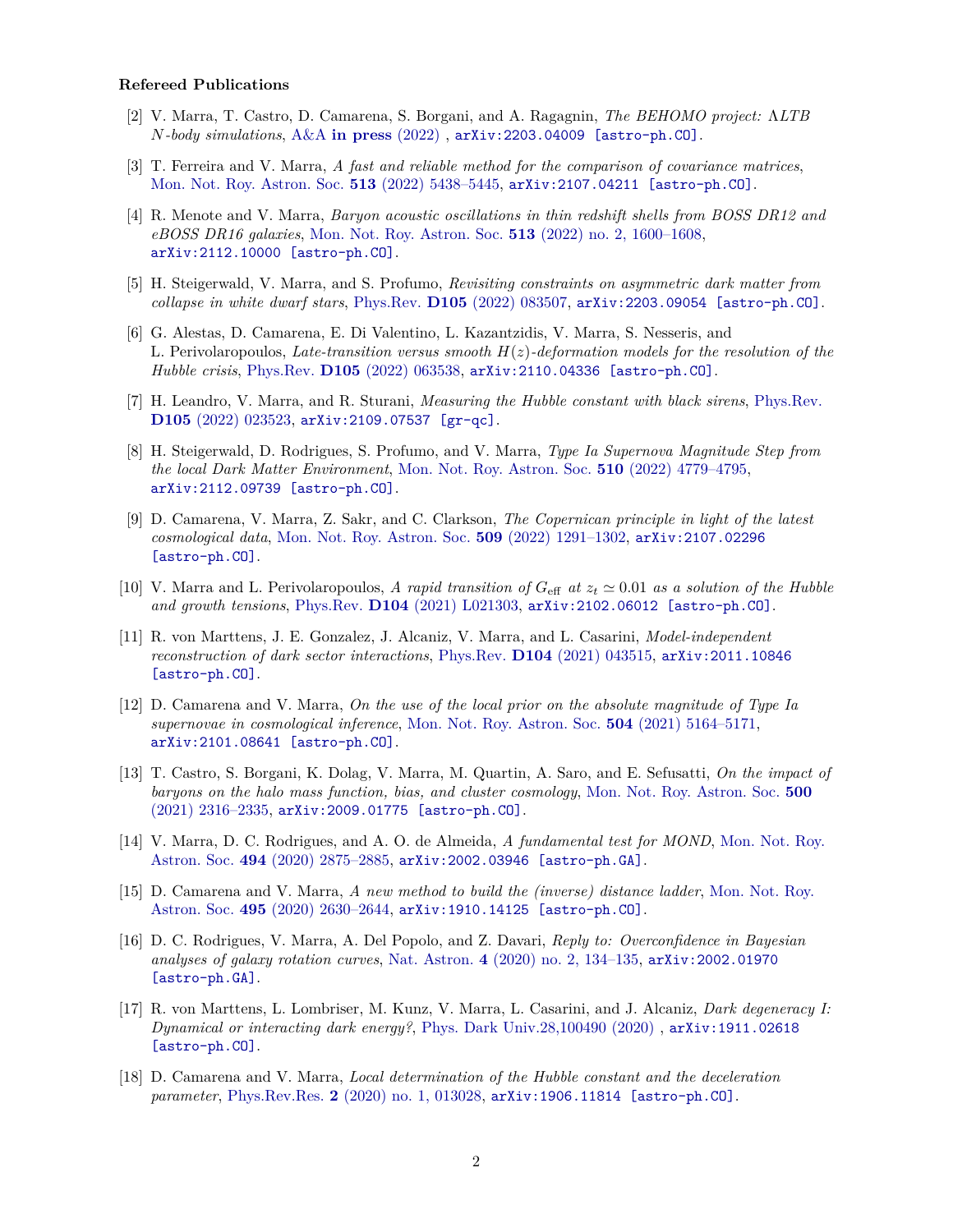- [19] Z. Davari, V. Marra, and M. Malekjani, *Cosmological constrains on minimally and non-minimally coupled scalar field models*, [Mon. Not. Roy. Astron. Soc.](http://dx.doi.org/10.1093/mnras/stz3096) **491** (2020) 1920–1933, [arXiv:1911.00209](http://arxiv.org/abs/1911.00209) [\[gr-qc\]](http://arxiv.org/abs/1911.00209).
- [20] V. Marra and E. G. C. Isidro, *A first model-independent radial BAO constraint from the final BOSS sample*, [Mon. Not. Roy. Astron. Soc.](http://dx.doi.org/10.1093/mnras/stz1557) **487** (2019) 3419–3426, [arXiv:1808.10695 \[astro-ph.CO\]](http://arxiv.org/abs/1808.10695).
- [21] R. von Marttens, V. Marra, L. Casarini, J. E. Gonzalez, and J. Alcaniz, *Null test for interactions in the dark sector*, Phys.Rev. **D99** [\(2019\) no. 4, 043521,](http://dx.doi.org/10.1103/PhysRevD.99.043521) [arXiv:1812.02333 \[astro-ph.CO\]](http://arxiv.org/abs/1812.02333).
- [22] D. C. Rodrigues, V. Marra, A. Del Popolo, and Z. Davari, *Reply to "Presence of a fundamental acceleration scale in galaxies" and "A common Milgromian acceleration scale in nature"*, [Nat.](http://dx.doi.org/10.1038/s41550-018-0614-x) Astron. **2** [\(2018\) no. 12, 927–929,](http://dx.doi.org/10.1038/s41550-018-0614-x) [arXiv:1811.05882 \[astro-ph.GA\]](http://arxiv.org/abs/1811.05882).
- [23] D. Camarena and V. Marra, *The impact of the cosmic variance on H*<sup>0</sup> *on cosmological analyses*, Phys.Rev. **D98** [\(2018\) 023537,](http://dx.doi.org/10.1103/PhysRevD.98.023537) [arXiv:1805.09900 \[astro-ph.CO\]](http://arxiv.org/abs/1805.09900).
- <span id="page-12-0"></span>[24] D. C. Rodrigues, V. Marra, A. del Popolo, and Z. Davari, *Absence of a fundamental acceleration scale in galaxies*, Nat. Astron. **2** [\(2018\) 668–672,](http://dx.doi.org/10.1038/s41550-018-0498-9) [arXiv:1806.06803 \[astro-ph.GA\]](http://arxiv.org/abs/1806.06803).
- [25] V. Marra and D. Sapone, *Null tests of the standard model using the linear model formalism*, Phys.Rev. **D97** [\(2018\) no. 8, 083510,](http://dx.doi.org/10.1103/PhysRevD.97.083510) [arXiv:1712.09676 \[astro-ph.CO\]](http://arxiv.org/abs/1712.09676).
- [26] R. C. Batista and V. Marra, *Clustering dark energy and halo abundances*, JCAP **11** [\(2017\) 048,](http://dx.doi.org/10.1088/1475-7516/2017/11/048) [arXiv:1709.03420 \[astro-ph.CO\]](http://arxiv.org/abs/1709.03420).
- [27] D. C. Rodrigues, A. del Popolo, V. Marra, and P. L. C. de Oliveira, *Evidence against cuspy dark matter haloes in large galaxies*, [Mon. Not. Roy. Astron. Soc.](http://dx.doi.org/10.1093/mnras/stx1384) **470** (2017) no. 2, 2410–2426, [arXiv:1701.02698 \[astro-ph.GA\]](http://arxiv.org/abs/1701.02698).
- [28] D. Camarena and V. Marra, *Cosmological constraints on the radiation released during structure formation*, [Eur.Phys.J.C](http://dx.doi.org/10.1140/epjc/s10052-016-4517-7) **76** (2016) 644, [arXiv:1608.08824 \[astro-ph.CO\]](http://arxiv.org/abs/1608.08824).
- [29] T. Castro, V. Marra, and M. Quartin, *Constraining the halo mass function with observations*, [Mon.Not.Roy.Astron.Soc.](http://dx.doi.org/10.1093/mnras/stw2072) **463** (2016) 1666–1677, [arXiv:1605.07548 \[astro-ph.CO\]](http://arxiv.org/abs/1605.07548).
- [30] K. Yamamoto, V. Marra, V. Mukhanov, and M. Sasaki, *Perturbed Newtonian description of the Lemaître model with non-negligible pressure*, JCAP **03** [\(2016\) 030,](http://dx.doi.org/10.1088/1475-7516/2016/03/030) [arXiv:1512.04240 \[gr-qc\]](http://arxiv.org/abs/1512.04240).
- [31] V. Marra, *Coupling dark energy to dark matter inhomogeneities*, [Phys.Dark Univ.](http://dx.doi.org/10.1016/j.dark.2016.04.001) **13** (2016) 25–29, [arXiv:1506.05523 \[astro-ph.CO\]](http://arxiv.org/abs/1506.05523).
- [32] L. Amendola, T. Castro, V. Marra, and M. Quartin, *Constraining the growth of perturbations with lensing of supernovae*, [Mon.Not.Roy.Astron.Soc.](http://dx.doi.org/10.1093/mnras/stv497) **449** (2015) 2845–2852, [arXiv:1412.3703](http://arxiv.org/abs/1412.3703) [\[astro-ph.CO\]](http://arxiv.org/abs/1412.3703).
- [33] A. Piloyan, V. Marra, M. Baldi, and L. Amendola, *Linear Perturbation constraints on Multi-coupled Dark Energy*, JCAP **02** [\(2014\) 045,](http://dx.doi.org/10.1088/1475-7516/2014/02/045) [arXiv:1401.2656 \[astro-ph.CO\]](http://arxiv.org/abs/1401.2656).
- [34] C. Heneka, V. Marra, and L. Amendola, *Extensive search for systematic bias in SN Ia data*, [Mon.Not.Roy.Astron.Soc.](http://dx.doi.org/10.1093/mnras/stu066) **439** (2014) 1855–1864, [arXiv:1310.8435 \[astro-ph.CO\]](http://arxiv.org/abs/1310.8435).
- [35] M. Quartin, V. Marra, and L. Amendola, *Accurate weak lensing of standard candles. II. Measuring σ*<sup>8</sup> *with Supernovae*, Phys.Rev. **D89** [\(2014\) 023009,](http://dx.doi.org/10.1103/PhysRevD.89.023009) [arXiv:1307.1155 \[astro-ph.CO\]](http://arxiv.org/abs/1307.1155).
- [36] I. Sawicki, V. Marra, and W. Valkenburg, *Seeding supermassive black holes with a nonvortical dark-matter subcomponent*, Phys.Rev. **D88** [\(2013\) 083520,](http://dx.doi.org/10.1103/PhysRevD.88.083520) [arXiv:1307.6150 \[astro-ph.CO\]](http://arxiv.org/abs/1307.6150).
- [37] A. Piloyan, V. Marra, M. Baldi, and L. Amendola, *Supernova constraints on multi-coupled dark energy*, JCAP **07** [\(2013\) 042,](http://dx.doi.org/10.1088/1475-7516/2013/07/042) [arXiv:1305.3106 \[astro-ph.CO\]](http://arxiv.org/abs/1305.3106).
- [38] V. Marra, M. Quartin, and L. Amendola, *Accurate weak lensing of standard candles. I. Flexible cosmological fits*, Phys.Rev. **D88** [\(2013\) 063004,](http://dx.doi.org/10.1103/PhysRevD.88.063004) [arXiv:1304.7689 \[astro-ph.CO\]](http://arxiv.org/abs/1304.7689).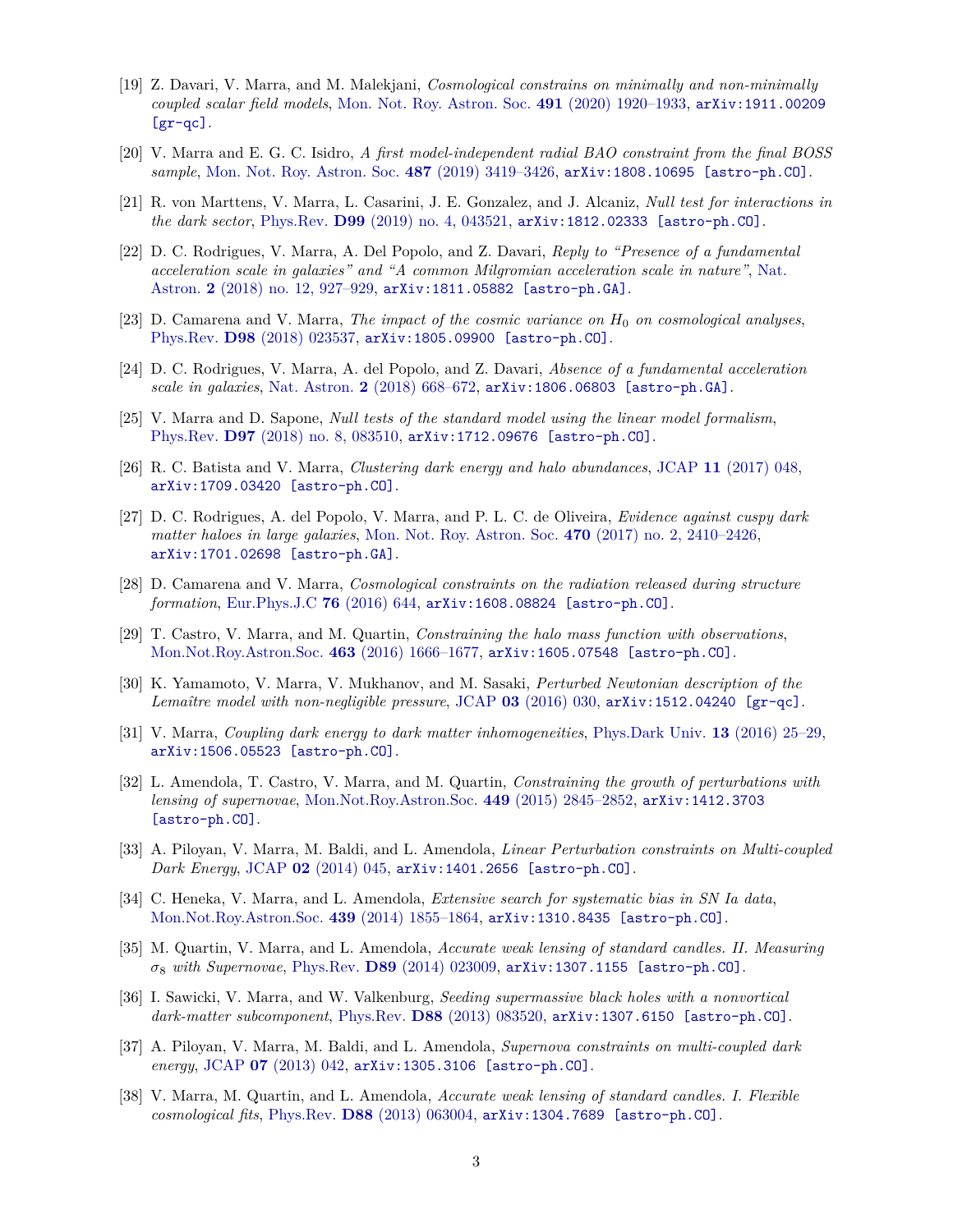- <span id="page-13-1"></span>[39] V. Marra, L. Amendola, I. Sawicki, and W. Valkenburg, *Cosmic Variance and the Measurement of the Local Hubble Parameter*, [Phys.Rev.Lett.](http://dx.doi.org/10.1103/PhysRevLett.110.241305) **110** (2013) 241305, [arXiv:1303.3121 \[astro-ph.CO\]](http://arxiv.org/abs/1303.3121).
- [40] W. Valkenburg, M. Kunz, and V. Marra, *Intrinsic uncertainty on the nature of dark energy*, [Phys.Dark Univ.](http://dx.doi.org/10.1016/j.dark.2014.01.001) **2** (2013) 219–223, [arXiv:1302.6588 \[astro-ph.CO\]](http://arxiv.org/abs/1302.6588).
- <span id="page-13-2"></span>[41] W. Valkenburg, V. Marra, and C. Clarkson, *Testing the Copernican principle by constraining spatial homogeneity*, [Mon.Not.Roy.Astron.Soc.](http://dx.doi.org/10.1093/mnrasl/slt140) **438** (2013) L6–L10, [arXiv:1209.4078 \[astro-ph.CO\]](http://arxiv.org/abs/1209.4078).
- [42] L. Amendola, V. Marra, and M. Quartin, *Internal Robustness: systematic search for systematic bias in SN Ia data*, [Mon.Not.Roy.Astron.Soc.](http://dx.doi.org/10.1093/mnras/stt008) **430** (2013) 1867–1879, [arXiv:1209.1897 \[astro-ph.CO\]](http://arxiv.org/abs/1209.1897).
- [43] V. Marra, M. Paakkonen, and W. Valkenburg, *Uncertainty on w from large-scale structure*, [Mon.Not.Roy.Astron.Soc.](http://dx.doi.org/10.1093/mnras/stt309) **431** (2013) 1891–1902, [arXiv:1203.2180 \[astro-ph.CO\]](http://arxiv.org/abs/1203.2180).
- [44] V. Marra and M. Paakkonen, *Exact spherically symmetric inhomogeneous model with n perfect fluids*, JCAP **01** [\(2012\) 025,](http://dx.doi.org/10.1088/1475-7516/2012/01/025) [arXiv:1105.6099 \[gr-qc\]](http://arxiv.org/abs/1105.6099).
- [45] K. Kainulainen and V. Marra, *Weak lensing observables in the halo model*, [Phys.Rev.](http://dx.doi.org/10.1103/PhysRevD.84.063004) **D84** (2011) [063004,](http://dx.doi.org/10.1103/PhysRevD.84.063004) [arXiv:1101.4143 \[astro-ph.CO\]](http://arxiv.org/abs/1101.4143).
- [46] K. Kainulainen and V. Marra, *Accurate modeling of weak lensing with the stochastic gravitational lensing method*, Phys.Rev. **D83** [\(2011\) 023009,](http://dx.doi.org/10.1103/PhysRevD.83.023009) [arXiv:1011.0732 \[astro-ph.CO\]](http://arxiv.org/abs/1011.0732).
- [47] V. Marra and M. Paakkonen, *Observational constraints on the* Λ*LTB model*, JCAP **12** [\(2010\) 021,](http://dx.doi.org/10.1088/1475-7516/2010/12/021) [arXiv:1009.4193 \[astro-ph.CO\]](http://arxiv.org/abs/1009.4193).
- <span id="page-13-0"></span>[48] L. Amendola, K. Kainulainen, V. Marra, and M. Quartin, *Large-Scale Inhomogeneities May Improve the Cosmic Concordance of Supernovae*, [Phys.Rev.Lett.](http://dx.doi.org/10.1103/PhysRevLett.105.121302) **105** (2010) 121302, [arXiv:1002.1232](http://arxiv.org/abs/1002.1232) [\[astro-ph.CO\]](http://arxiv.org/abs/1002.1232).
- [49] E. W. Kolb, V. Marra, and S. Matarrese, *Cosmological background solutions and cosmological backreactions*, Gen.Rel.Grav. **42** [\(2010\) 1399–1412,](http://dx.doi.org/10.1007/s10714-009-0913-8) [arXiv:0901.4566 \[astro-ph.CO\]](http://arxiv.org/abs/0901.4566).
- [50] K. Kainulainen and V. Marra, *New stochastic approach to cumulative weak lensing*, [Phys.Rev.](http://dx.doi.org/10.1103/PhysRevD.80.123020) **D80** [\(2009\) 123020,](http://dx.doi.org/10.1103/PhysRevD.80.123020) [arXiv:0909.0822 \[astro-ph.CO\]](http://arxiv.org/abs/0909.0822).
- [51] K. Kainulainen and V. Marra, *Supernovae observations in a "meatball" universe with a local void*, Phys.Rev. **D80** [\(2009\) 127301,](http://dx.doi.org/10.1103/PhysRevD.80.127301) [arXiv:0906.3871 \[astro-ph.CO\]](http://arxiv.org/abs/0906.3871).
- [52] E. W. Kolb, V. Marra, and S. Matarrese, *Description of our cosmological spacetime as a perturbed conformal Newtonian metric and implications for the backreaction proposal for the accelerating universe*, Phys.Rev. **D78** [\(2008\) 103002,](http://dx.doi.org/10.1103/PhysRevD.78.103002) [arXiv:0807.0401 \[astro-ph\]](http://arxiv.org/abs/0807.0401).
- [53] V. Marra, E. W. Kolb, and S. Matarrese, *Light-cone averages in a Swiss-cheese universe*, [Phys.Rev.](http://dx.doi.org/10.1103/PhysRevD.77.023003) **D77** [\(2008\) 023003,](http://dx.doi.org/10.1103/PhysRevD.77.023003) [arXiv:0710.5505 \[astro-ph\]](http://arxiv.org/abs/0710.5505).
- [54] V. Marra, E. W. Kolb, S. Matarrese, and A. Riotto, *Cosmological observables in a Swiss-cheese universe*, Phys.Rev. **D76** [\(2007\) 123004,](http://dx.doi.org/10.1103/PhysRevD.76.123004) [arXiv:0708.3622 \[astro-ph\]](http://arxiv.org/abs/0708.3622).
- [55] V. Marra and F. Rosati, *Cosmological evolution of alpha driven by a general coupling with quintessence*, JCAP **05** [\(2005\) 011,](http://dx.doi.org/10.1088/1475-7516/2005/05/011) [arXiv:astro-ph/0501515 \[astro-ph\]](http://arxiv.org/abs/astro-ph/0501515).

#### **Refereed Review Papers**

- [56] V. Marra, R. Rosenfeld, and R. Sturani, *Observing the dark sector*, Universe **5** [\(2019\) no. 6, 137,](http://dx.doi.org/10.3390/universe5060137) [arXiv:1904.00774 \[astro-ph.CO\]](http://arxiv.org/abs/1904.00774).
- [57] V. Marra and A. Notari, *Observational constraints on inhomogeneous cosmological models without dark energy*, [Class.Quant.Grav.](http://dx.doi.org/10.1088/0264-9381/28/16/164004) **28** (2011) 164004, [arXiv:1102.1015 \[astro-ph.CO\]](http://arxiv.org/abs/1102.1015).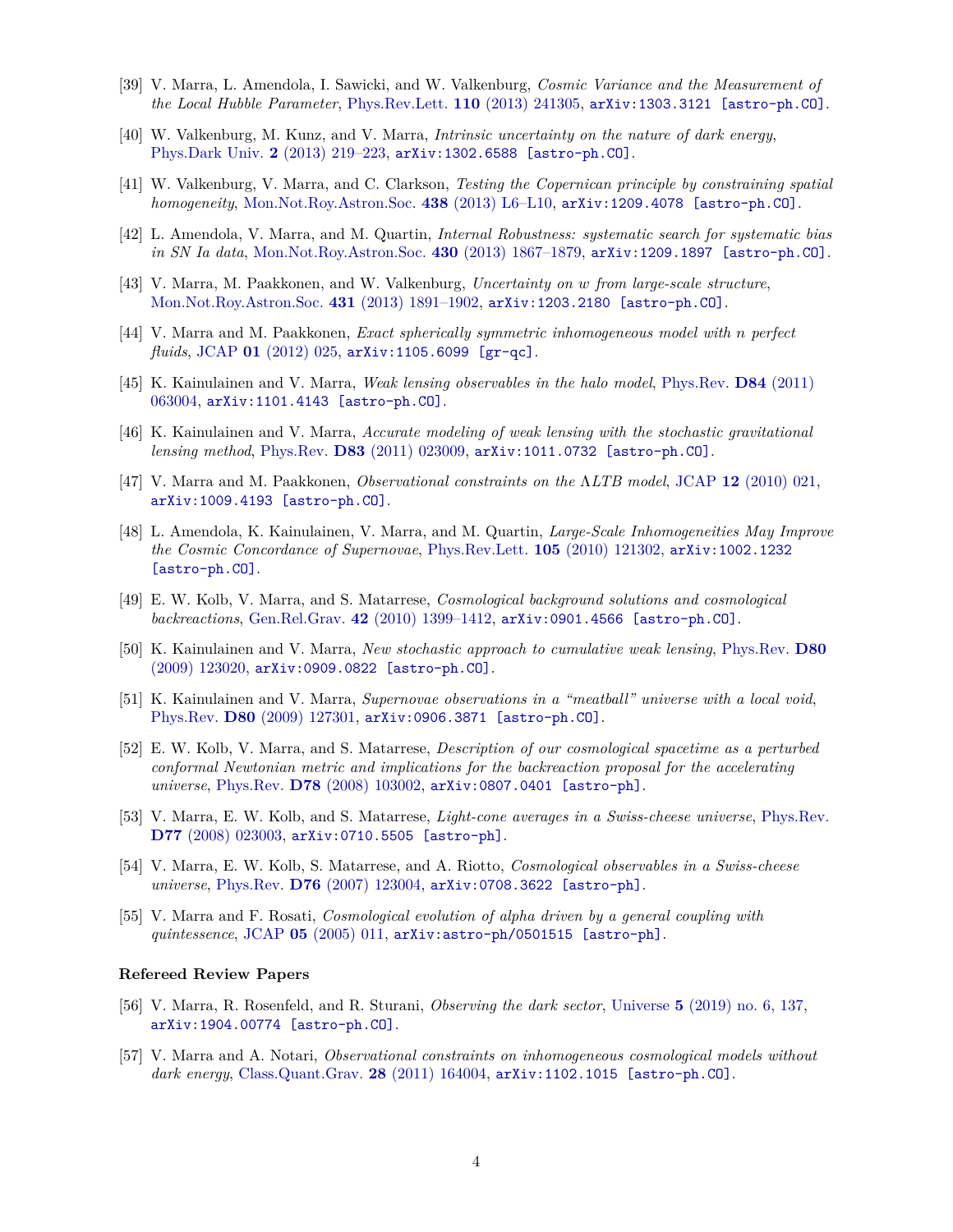#### **Refereed Collaboration Papers**

- <span id="page-14-0"></span>[58] E. Abdalla *et al.*, *Cosmology Intertwined: A Review of the Particle Physics, Astrophysics, and Cosmology Associated with the Cosmological Tensions and Anomalies*, [Journal of High Energy](http://dx.doi.org/10.1016/j.jheap.2022.04.002) Astrophysics **34** [\(2022\) 49–211,](http://dx.doi.org/10.1016/j.jheap.2022.04.002) [arXiv:2203.06142 \[astro-ph.CO\]](http://arxiv.org/abs/2203.06142).
- <span id="page-14-6"></span>[59] G. Martínez-Solaeche *et al.*, *The miniJPAS survey: Identification and characterization of the emission line galaxies down to*  $z < 0.35$  *in the AEGIS field, A&A 661 [\(2022\) A99,](http://dx.doi.org/10.1051/0004-6361/202142812)* [arXiv:2204.01698 \[astro-ph.GA\]](http://arxiv.org/abs/2204.01698).
- <span id="page-14-1"></span>[60] S. Nesseris, D. Sapone, M. Martinelli, D. Camarena, V. Marra, *et al.*, *Euclid: Forecast constraints on consistency tests of the* Λ*CDM model*, A&A **660** [\(2022\) A67,](http://dx.doi.org/10.1051/0004-6361/202142503) [arXiv:2110.11421 \[astro-ph.CO\]](http://arxiv.org/abs/2110.11421).
- <span id="page-14-8"></span>[61] V. Salzano *et al.*, *J-PAS: forecasts on interacting vacuum energy models*, JCAP **09** [\(2021\) 033,](http://dx.doi.org/10.1088/1475-7516/2021/09/033) [arXiv:2102.06417 \[astro-ph.CO\]](http://arxiv.org/abs/2102.06417).
- <span id="page-14-7"></span>[62] D. Figueruelo *et al.*, *J-PAS: Forecasts for dark matter - dark energy elastic couplings*, [JCAP](http://dx.doi.org/10.1088/1475-7516/2021/07/022) **07** [\(2021\) 022,](http://dx.doi.org/10.1088/1475-7516/2021/07/022) [arXiv:2103.01571 \[astro-ph.CO\]](http://arxiv.org/abs/2103.01571).
- <span id="page-14-2"></span>[63] E. Di Valentino *et al.*, *Snowmass 2021 Letter of interest - Cosmology Intertwined I: Perspectives for the next decade*, [Astroparticle Physics](http://dx.doi.org/10.1016/j.astropartphys.2021.102606) **131** (2021) 102606, [arXiv:2008.11283 \[astro-ph.CO\]](http://arxiv.org/abs/2008.11283).
- <span id="page-14-3"></span>[64] E. Di Valentino *et al.*, *Snowmass 2021 Letter of interest - Cosmology Intertwined II: The Hubble constant tension*, [Astroparticle Physics](http://dx.doi.org/10.1016/j.astropartphys.2021.102605) **131** (2021) 102605, [arXiv:2008.11284 \[astro-ph.CO\]](http://arxiv.org/abs/2008.11284).
- <span id="page-14-4"></span>[65] E. Di Valentino *et al.*, *Snowmass 2021 Letter of interest - Cosmology intertwined III: fσ*<sup>8</sup> *and S*8, [Astroparticle Physics](http://dx.doi.org/10.1016/j.astropartphys.2021.102604) **131** (2021) 102604, [arXiv:2008.11285 \[astro-ph.CO\]](http://arxiv.org/abs/2008.11285).
- <span id="page-14-5"></span>[66] E. Di Valentino *et al.*, *Snowmass 2021 Letter of interest - Cosmology Intertwined IV: The age of the universe and its curvature*, [Astroparticle Physics](http://dx.doi.org/10.1016/j.astropartphys.2021.102607) **131** (2021) 102607, [arXiv:2008.11286](http://arxiv.org/abs/2008.11286) [\[astro-ph.CO\]](http://arxiv.org/abs/2008.11286).
- <span id="page-14-12"></span>[67] S. Bonoli *et al.*, *The miniJPAS survey: a preview of the Universe in 56 colours*, A&A **653** [\(2021\)](http://dx.doi.org/10.1051/0004-6361/202038841) [A31,](http://dx.doi.org/10.1051/0004-6361/202038841) [arXiv:2007.01910 \[astro-ph.CO\]](http://arxiv.org/abs/2007.01910). <https://doi.org/10.1051/0004-6361/202038841>.
- <span id="page-14-9"></span>[68] R. M. González Delgado *et al.*, *The miniJPAS survey: identification and characterization of galaxy populations with the J-PAS photometric system*, A&A **649** [\(2021\) A79,](http://dx.doi.org/10.1051/0004-6361/202039849) [arXiv:2102.13121](http://arxiv.org/abs/2102.13121) [\[astro-ph.GA\]](http://arxiv.org/abs/2102.13121).
- <span id="page-14-10"></span>[69] G. Martínez-Solaeche *et al.*, *J-PAS: Measuring emission lines with artificial neural networks*, [A&A](http://dx.doi.org/10.1051/0004-6361/202039146) **647** [\(2021\) A158,](http://dx.doi.org/10.1051/0004-6361/202039146) [arXiv:2008.04287 \[astro-ph.GA\]](http://arxiv.org/abs/2008.04287).
- <span id="page-14-11"></span>[70] P. Baqui, V. Marra, *et al.*, *The miniJPAS survey: star-galaxy classification using machine learning*, A&A **645** [\(2021\) A87,](http://dx.doi.org/10.1051/0004-6361/202038986) [arXiv:2007.07622 \[astro-ph.IM\]](http://arxiv.org/abs/2007.07622).
- <span id="page-14-13"></span>[71] L. Amendola *et al.*, *Cosmology and fundamental physics with the Euclid satellite*, [Living Rev. Rel.](http://dx.doi.org/10.1007/s41114-017-0010-3) **21** [\(2018\) no. 1, 2,](http://dx.doi.org/10.1007/s41114-017-0010-3) [arXiv:1606.00180 \[astro-ph.CO\]](http://arxiv.org/abs/1606.00180).

#### **Refereed Publications – Data analysis applied to other fields**

- <span id="page-14-14"></span>[72] V. Marra and M. Quartin, *A Bayesian estimate of the early COVID-19 infection fatality ratio in Brazil based on a random seroprevalence survey*, [International Journal of Infectious Diseases](http://dx.doi.org/https://doi.org/10.1016/j.ijid.2021.08.016) **111** [\(2021\) 190–195.](http://dx.doi.org/https://doi.org/10.1016/j.ijid.2021.08.016)
- <span id="page-14-15"></span>[73] Baqui, Pedro and Marra, Valerio and Alaa, Ahmed M. and Bica, Ioana and Ercole, Ari and van der Schaar, Mihaela, *Comparing COVID-19 risk factors in Brazil using machine learning: the importance of socioeconomic, demographic and structural factors*, [Scientific Reports](http://dx.doi.org/10.1038/s41598-021-95004-8) **11** (2021) 15591.
- <span id="page-14-16"></span>[74] Baqui, Pedro and Bica, Ioana and Marra, Valerio and Ercole, Ari and van der Schaar, Mihaela, *Ethnic and regional variations in hospital mortality from COVID-19 in Brazil: a cross-sectional observational study*, [The Lancet Global Health](http://dx.doi.org/10.1016/S2214-109X(20)30285-0) **8** (2020) 1018–26.
- <span id="page-14-17"></span>[75] L. Amendola, V. Marra, and M. Quartin, *The evolving perception of controversial movies*, [Palgrave](http://dx.doi.org/10.1057/palcomms.2015.38) [Communications](http://dx.doi.org/10.1057/palcomms.2015.38) **1** (2015) 15038, [arXiv:1512.07893 \[physics.soc-ph\]](http://arxiv.org/abs/1512.07893).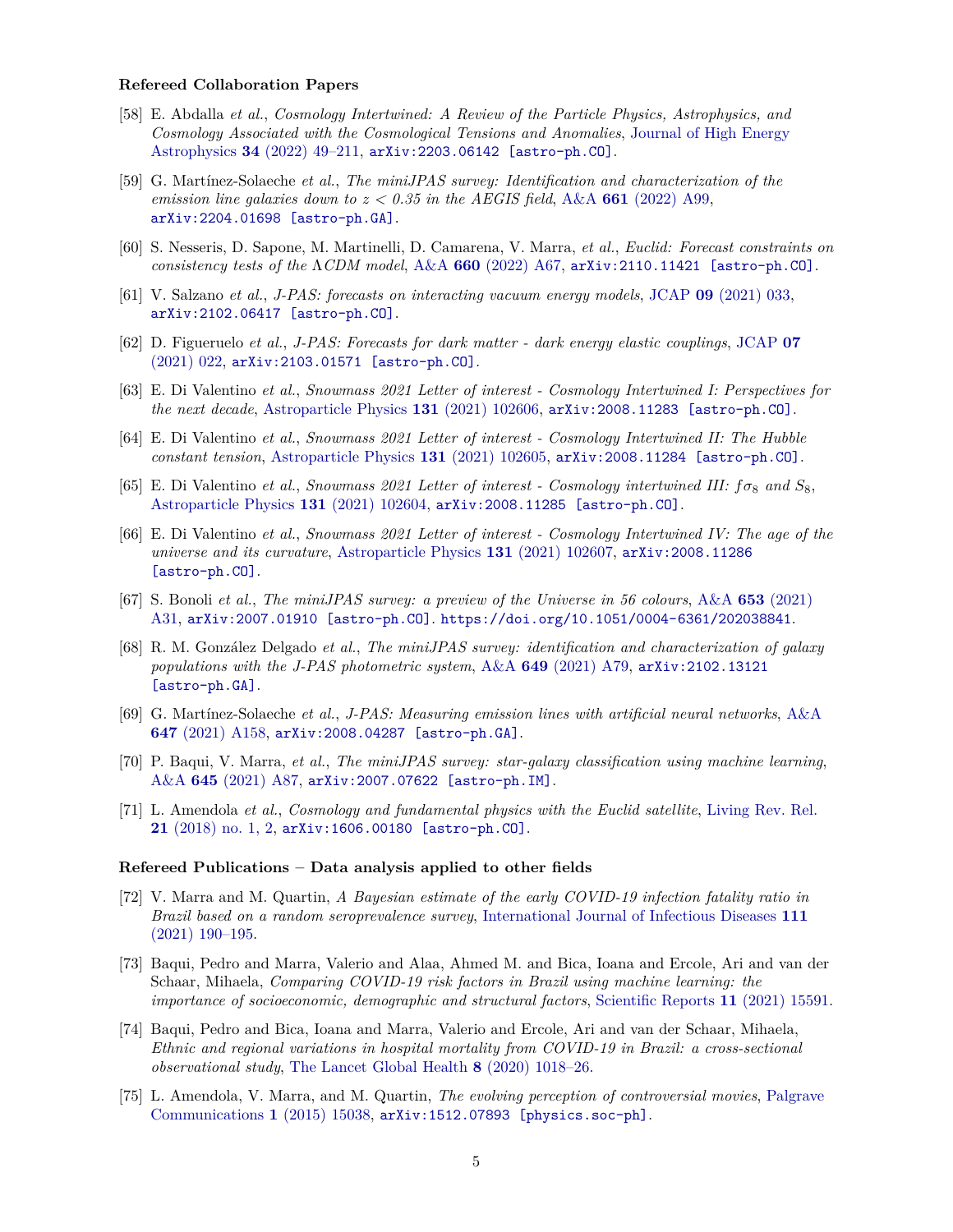#### **Refereed Publications in Other Fields**

<span id="page-15-0"></span>[76] V. Marra, *Understanding Our Only Universe*, Philosophy and Cosmology **19** (2017) 50–54. [http://ispcjournal.org/journals/2017-19/Marra\\_19.pdf](http://ispcjournal.org/journals/2017-19/Marra_19.pdf).

#### **Publications in Conference Proceedings**

- [77] D. C. Rodrigues and V. Marra, *[The radial acceleration relation and its emergent nature](http://dx.doi.org/10.1017/S1743921320001684)*, in *IAU Symposium 359: Galaxy Evolution and Feedback Across Different Environments*, vol. 15, pp. 457–459. Cambridge University Press, 2021. [arXiv:2005.12384 \[gr-qc\]](http://arxiv.org/abs/2005.12384).
- [78] D. C. Rodrigues, V. Marra, A. del Popolo, and Z. Davari, *Investigating the absence of fundamental acceleration scale in galaxies*, in *Conference on Gravitation and Cosmology in 1397*, IPM Proceedings, pp. 43–46. 2019.
- [79] C. Heneka, A. Posada, V. Marra, and L. Amendola, *[Searching for bias and correlations in a](http://dx.doi.org/10.1017/S1743921315000010) [Bayesian way - Example: SN Ia data](http://dx.doi.org/10.1017/S1743921315000010)*, in *IAU Symposium 306: Statistical Challenges in 21st Century Cosmology*, vol. 10, pp. 19–21. Cambridge University Press, 2014. [arXiv:1407.2531](http://arxiv.org/abs/1407.2531) [\[astro-ph.CO\]](http://arxiv.org/abs/1407.2531).
- [80] V. Marra, *Gravitational lensing and parameter extraction from SNe catalogues*, in *45th Rencontres de Moriond, Cosmology Session*, J. D. Etienne Augé and J. T. T. Vâ, eds. Thê Giói Publisher, 2010.
- [81] K. Kainulainen and V. Marra, *[Impact of cosmic inhomogeneities on SNe observations](http://dx.doi.org/10.1063/1.3462598)*, in *Invisible Universe International Conference*, J.-M. Alimi and A. Fuözfa, eds., vol. 1241, pp. 1043–1050. 2010. [arXiv:0911.5584 \[astro-ph.CO\]](http://arxiv.org/abs/0911.5584).
- [82] V. Marra, *On cosmological observables in a swiss-cheese universe*, in *43rd Rencontres de Moriond, Cosmology Session*, Y. G.-H. Jacques Dumarchez and J. T. T. Vân, eds. Thê Giói Publisher, 2008. [arXiv:0805.4233 \[astro-ph\]](http://arxiv.org/abs/0805.4233).

#### **Dissertations**

- [83] V. Marra, *A back-reaction approach to dark energy*. Ph.d. thesis, Department of Physics, University of Padua, March, 2008. [arXiv:0803.3152 \[astro-ph\]](http://arxiv.org/abs/0803.3152). <http://paduaresearch.cab.unipd.it/588>. Advisors: Prof. Sabino Matarrese, Prof. Antonio Masiero.
- [84] V. Marra, *The fundamental constants and their variation induced by a cosmological scalar*, master thesis, Department of Physics, University of Padua, October, 2004. <http://www.turbogl.org/stuff/MThesis.pdf>. Advisors: Prof. Antonio Masiero, Dr. Francesca Rosati.